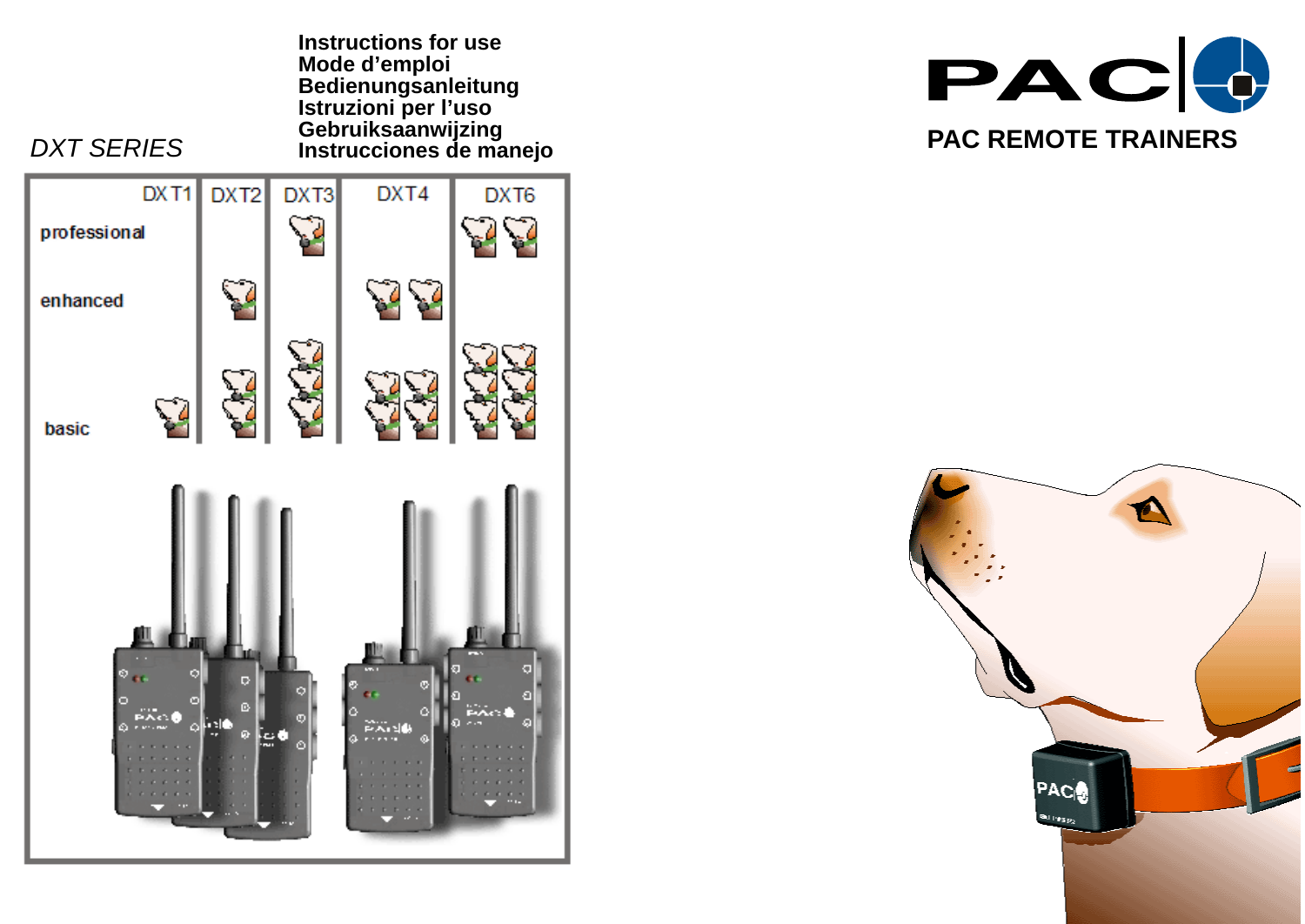Congratulations on buying a PAC RemoteTrainer. PAC has over 17 years of experience in the design, manufacture and supply of dog training and containment equipment for professionals, enthusiasts and pet owners. Many thousands of PAC clients will testify to our enormous success through innovation, reliability and service. The advanced DXT series is the world's most versatile and effective, making PAC's digital remote trainers the de facto "best of breed".



Félicitations pour avoir choisi un système d'entraînement PAC. PAC possède plus de 17 ans d'expérience dans la fabrication de colliers électroniques de rappel. Son succès il le doit à sa haute technologie, sa fiabilité exceptionnelle et la qualité de son service après vente. Les colliers de rappel PAC ont été développés pour répondre au mieux à vos aspirations mais aussi au confort de votre chien.Votre nouveau collier de rappel PAC vous rendra d'appréciables services et vous apportera de remarquables résultats comme pourront vous le confirmer les nombreux heureux possesseurs de matériel PAC. PAC est persuadé que les possibilités de ce modèle dépasseront largement vos espérances et espère pouvoir vous apporter dans le futur d'autres produits éducatifs pour votre chien.

Wir gratulieren Ihnen zum Kauf des PAC-Trainer. Die Firma PAC hat über 17 Jahren Erfahrung mit der Entwicklung, Herstellung und Vertrieb von Hundeferntrainern für Profiausbilder im Schutz- und Jagdhundbereich. Tausende unserer Kunden schätzen unsere Trainer. Dieser Erfolg begründet sich vor allem durch ständige Verbesserungen, Zuverläßichkeit und Bedienkomfort. Die vorgeschrittene AXT Reihe ist ein Innovatives Produkt mit einzigartigen Elementen in der Handhabung.

Congratulazioni per aver scelto un sistema di addestramento PAC ! PAC da 17 anni opera nel settore della produzione di collari elettronici ed ha raggiunto il successo grazie alla tecnologia , all'affidabilita' e ad un'eccellente assistenza post-vendita . I sistemi PAC sono ideati pensando costantemente a Lei ed al Suo cane : i nostri prodotti Le daranno un servizio affidabile e risultati eccellenti come testimoniato dall'apprezzamento di tutti i nostri clienti. PAC e' sicura che questo prodotto superera' ogni Sua aspettativa e speranza al punto che non potra' non desiderare in futuro un altro articolo della gamma PAC nel campo dell'addestramento dei cani.

www.pacdog.com info@pacdog.com support@pacdog.com

made in EU printed in EU © PAC Products Ltd. 2006



PAC REMOTE TRAINERS

Gefeliciteerd met de aanschaf van Uw PAC Remote Trainer. PAC heeft meer dan 17 jaar ervaring in de ontwikkeling en productie van elektronische hulpmiddelen voor professionals, hobbyisten en gefrustreerde huishond bezitters. Vele duizenden PAC gebruikers getuigen van het enorme succes, wat zich kenmerkt door Innovatie, betrouwbaarheid en service. De AXT serie bestaande uit geavanceerde, digitale trainers zijn niet alleen de meest humane en effectieve, maar ook hun prijs maakt hen mede tot "best of breed". Al deze voordelen zijn typerend voor alle PAC producten !

Enhorabuena por haber adquirido el PAC Remote Trainer. PAC tiene mas de 17 años de experiencia en diseño, fabricación y distribuición de productos para el adiestramiento professional de perros.Miles de cliente recomiendan nuestro producto por su calidad e innovaciónAXT es la serie mas avanzada, versatile y efectiva que existe ahora mismo en el Mercado.

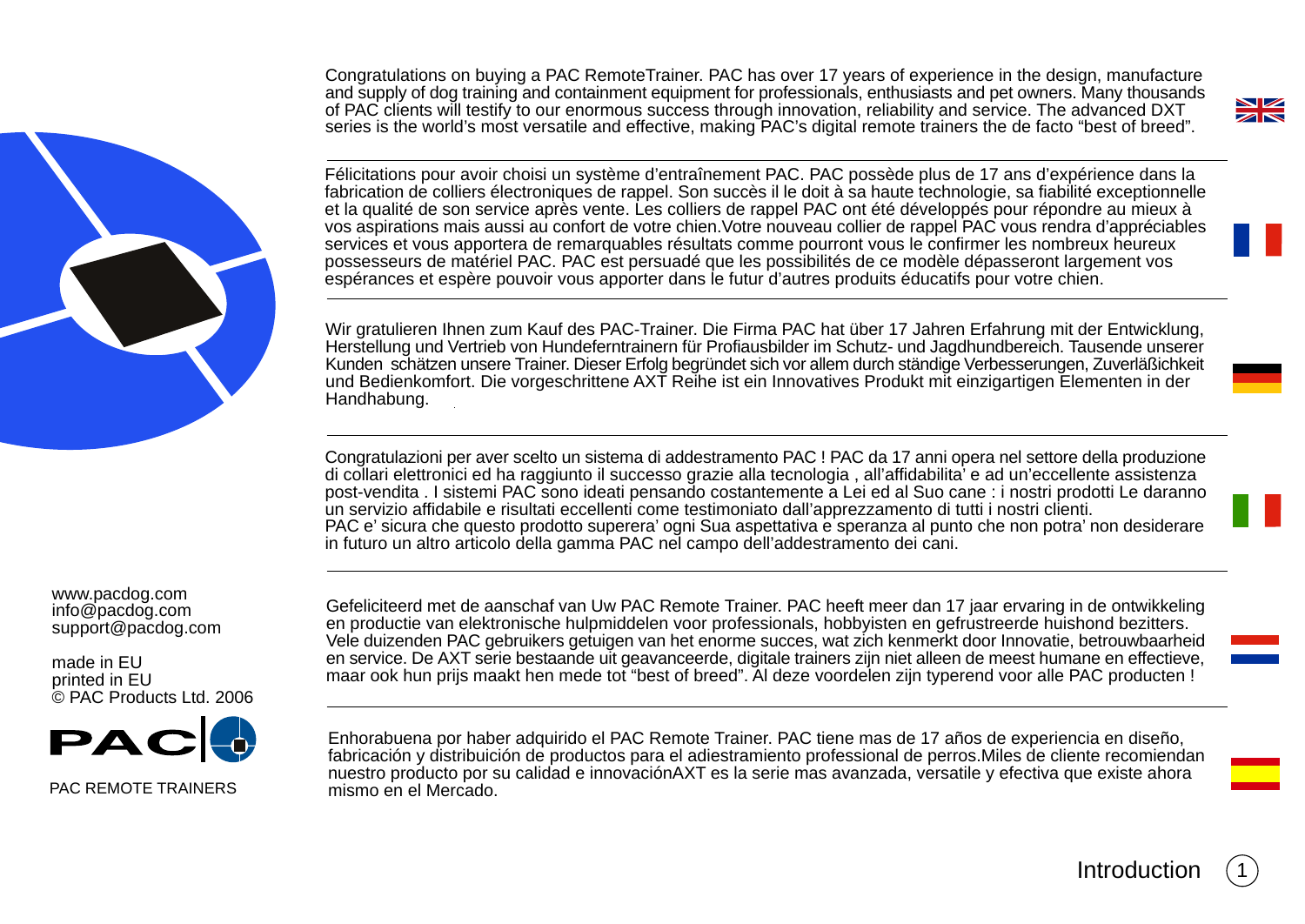

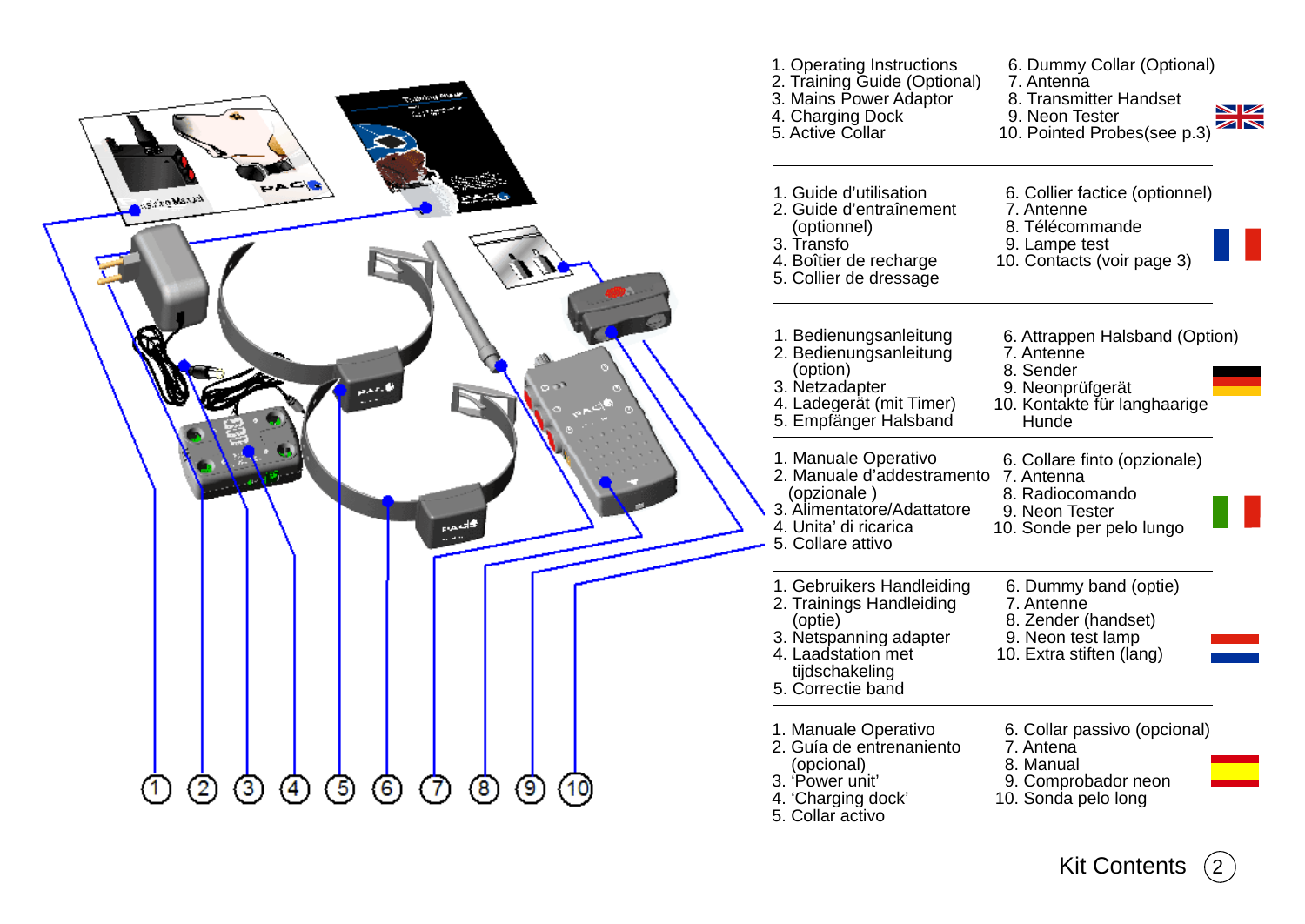





- a. Active Collar
- b. Dummy Colllar
- c. Installed Probes for short-haired breeds
- d. Long probes for hairy breeds

NZ  $\overline{\mathbf{z}}$ 

- a. Collier de dressage
- b. Collier factice
- c. Contacts courts pour chiens à poils courts
- d. Contacts longs pour chiens à poils longs
- a. Empf. Halsband
- b. Dummy Halsband
- c. Kontakte für normales Fell
- d. Lange Kontakte für langhaarige Hunde
- a. Collare attivo (contrassegnato da indicazioni stampate)
- b. Collare finto
- c. Sonde installate per pelo medio
- d. Sonde supplementari per pelo folto
- a. Correctie band (let op merk tekens)
- b. Dummy band
- c. Standaard stiften voor honden met kort tot middellang haar
- d. Lange stiften voor honden met lang haar
- a. Collar activo (flechas dibijadas)
- b. Collar pasivo
- c. Sonda pelo corto/medio
- d. Sonda pelo largo

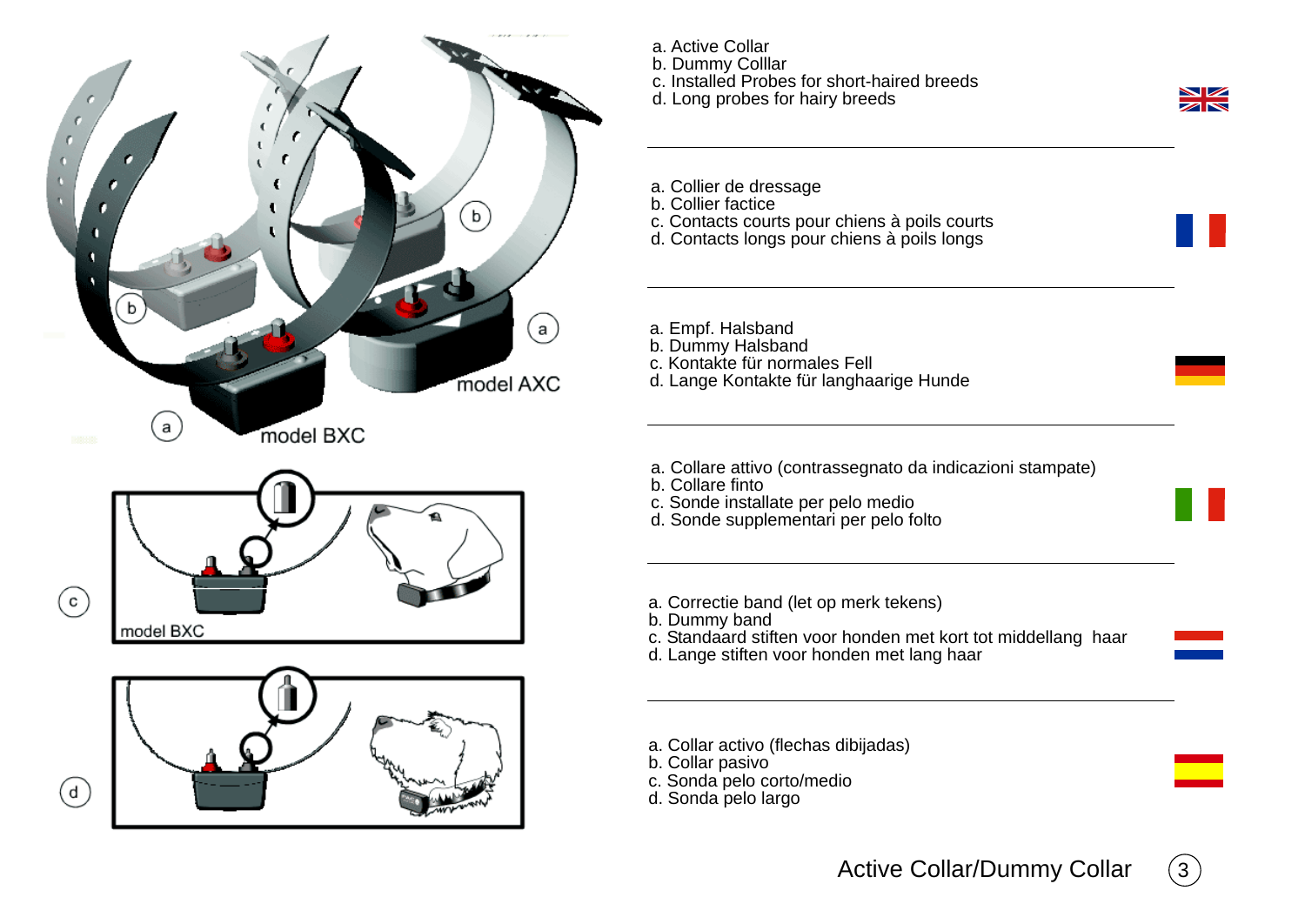## **BXC MODEL**



- A. Active Collar: 1. Status Lamp 2. Positive Probe  $\frac{\sum_{i=1}^{n} x_i}{\sum_{i=1}^{n} x_i}$  3. Reset contact point 4. On/Off contact point 5. Negative Probe A. Caractéristiques du collier de dressage 1. Diode de fonctionnement 2. Contact positif 3. Réinitialisation 4. Marche / Arrêt 5. Contact négatif A. Empf. Halsband 1. Status LED (Anzeigelampe) 2. Positiver Kontakt 3. Negativer Kontakt 4. RESET Schaltpunkt 5. ON/OFF Schaltpunkt A. Collare attivo 1. Led segnalatore di stato 2. Polo positivo 3. Punto di contatto RESET 4. Punto di contatto ON/OFF 6. Polo negativo A.Correctie band 1. Bedrijfstoestand indicator (led) 2. Positieve stift 3. Contact punt voor resetten 4. Contact punt voor aan/uit 5. Negatieve stift
	- A. Collar activo:
		- 1. luz information
		- 2. Sonda positiva
		- 3. Punto contacto reajuste
		- 4. Punto de contacto encendido/apagado
		- 5. Sonda negativa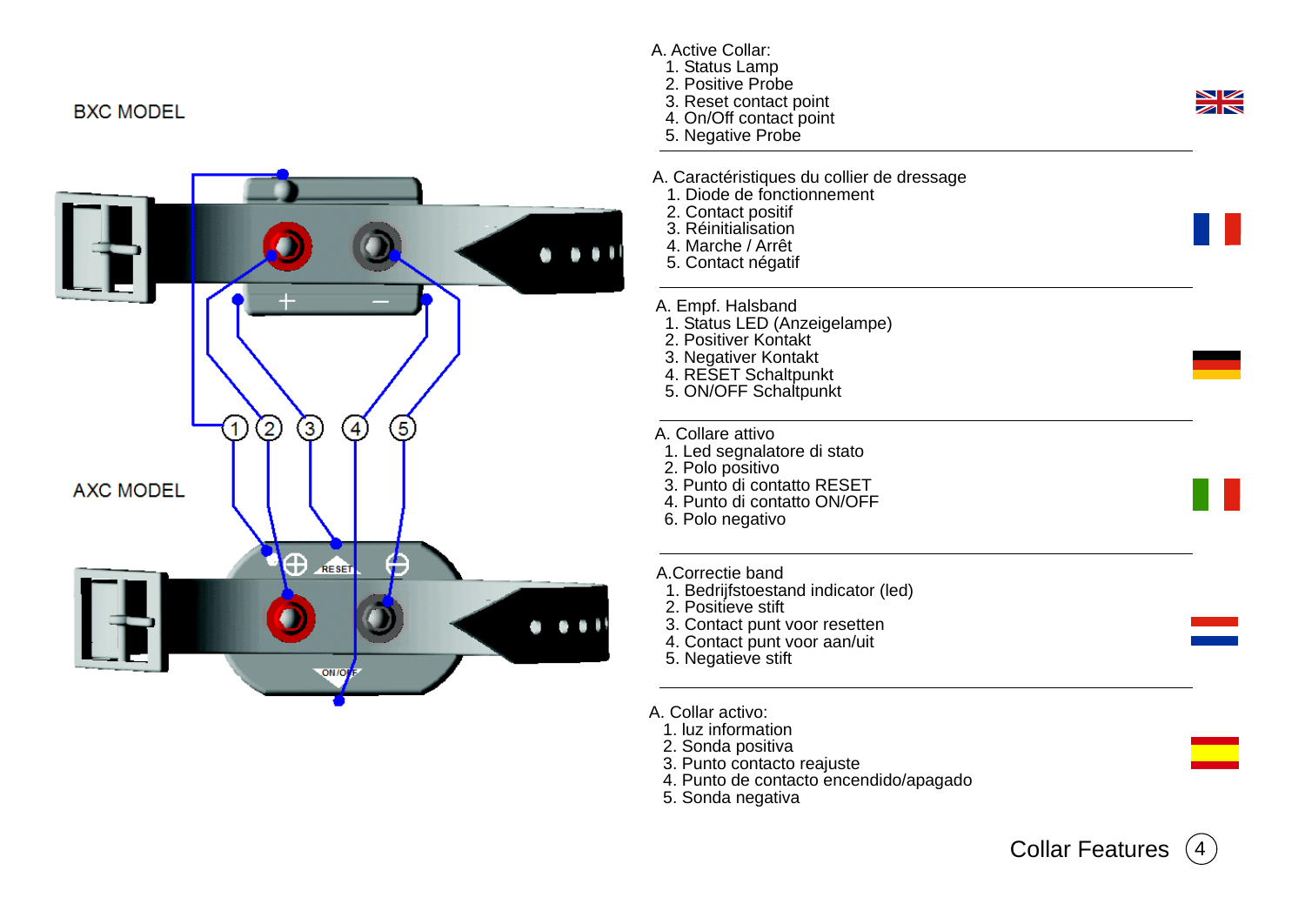

- 1 .Battery Indicator LEDs (red and green)
- 2. Intensity Control
- 3. Antenna
- 4. Triggers (DXT3/6)
- 5. Collar activator
- 6. Triggers on DXT4 and DXT6 only
- 7. Recharging socket
- 1. Diodes (verte rouge) de fonctionnement
- 2. Contrôle de l'intensité
- 3. Antenne
- 4. Boutons de commande
- 5. Activateur du collier
- 6. Uniquement modèles DXT4 et DXT6
- 7. Prise de rechargement
- 1. Status LED (Anzeigelampe). Rot und Grün
- 2. Stärkeregler
- 3. Antenne
- 4. Drücker
- 5. Schaltpunkt für das Halsband
- 6. Drücker allein für DXT4 und DXT6
- 7. Ladebuchse
- 1. Indicatore di livello batteria (Rosso e verde )
- 2. Selettore di intensita'
- 3. Antenna
- 4. Tasto di controllo
- 5. Area di attivazione dei collari
- 6. Tasti in dotazione solo ai modelli DXT4 e DXT6
- 7. Jack per la ricarica del trasmettitore
- 1. Batterij indicatie(rood&groen)
- 2. Intensiteit instelling
- 3. Antenne
- 4. Functie knoppen
- 5. Kontact punt voor band activering
- 6. Alleen model DXT4 en DXT6
- 7. Aansluit punt voor opladen
- 1. Indicatador de batería (rojo/verde)
- 2. Control de intensidad
- 3. Antena
- 4. Botones trigger
- 5. Zona de activación del collar
- 6. Solo en modelo DXT4/DXT6
- 7. Conexión recargador de batería

 $\overline{\mathbf{z}}$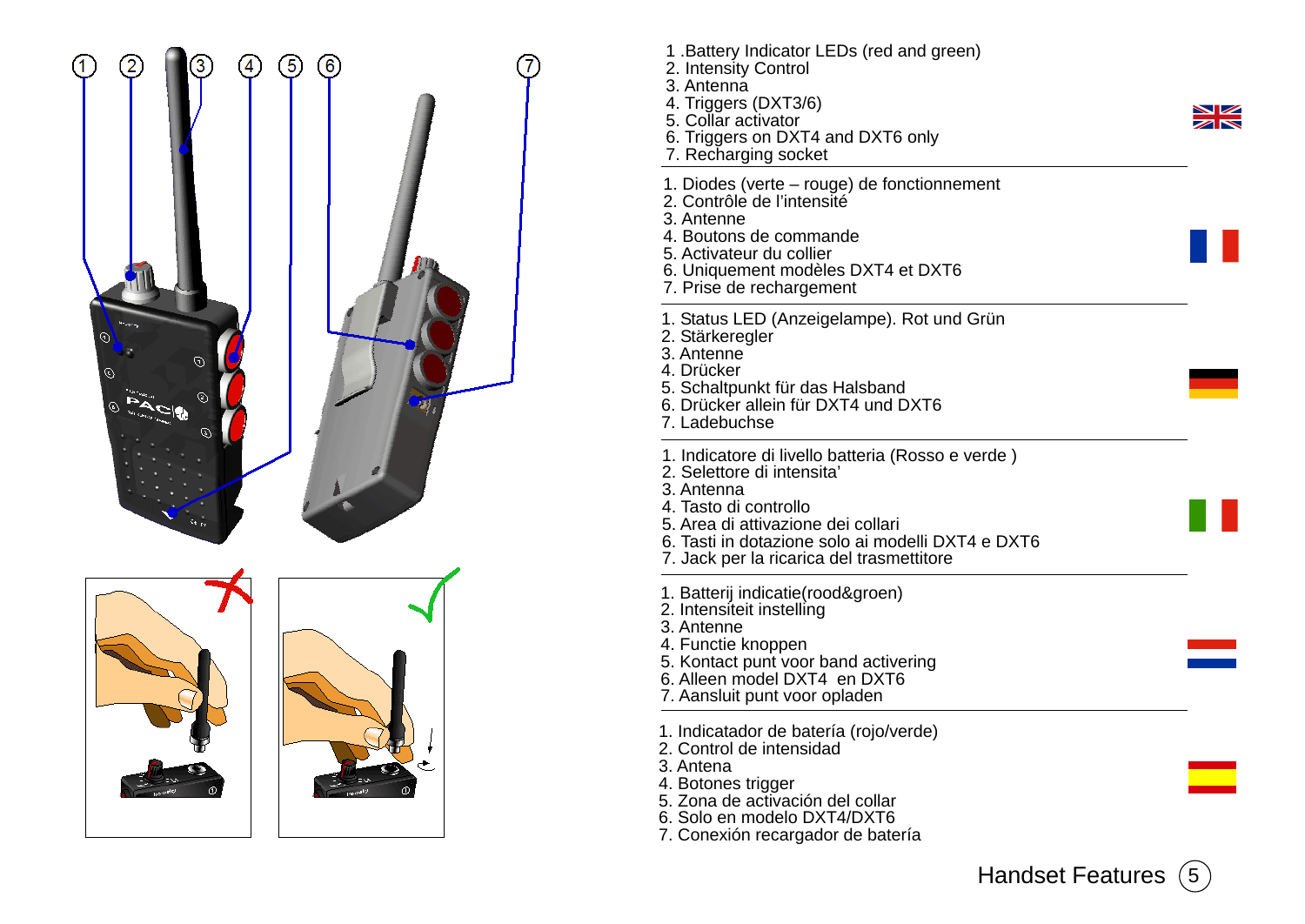



- 1. Plug Power Unit into Mains (3 pin version shipped for UK)
- 2. Plug DC jack into Charging Dock
- 3. Plug lead into Handset (if handset needs to be charged)
- 4. Plug Collar firmly into Charging Dock, with+ve probe to +ve socket Collar will not charge if plugged in wrong way round
- 5. Press 'Set Timer' for full 16 hour charge



- 6. Position of Collar(s) and Handset on Charging Dock
- 1. Introduisez la prise du transfo dans une prise
- 2. Introduisez l'embout du transfo dans le boîtier de recharge
- 3. Introduisez l'embout du boîtier de recharge dans la télécommande
- 4. Posez le collier dans le boîtier de recharge (vérifiez la polarité ++)
- 5. Pressez le «SET TIMER» pour une charge de 16 heures
- 6. Position du ou des colliers et de la télécommande sur le chargeur
- 1. Adapter (Transformer) einstecken dann…
- 2. Ladegerät anschließen
- 3. Sender anschließen (wenn notwendig)
- 4. Halsband einstecken (Polaritäten +/- beachten)
- 5. SET TIMER drücken (automatische 16 Stunden Ladezeit)
- 6. Position von 2 Halsbänder und Sender
- 1. Inserire l'Alimentatore/Adattatore nella presa di corrente
- 2. Inserire il jack dell'Alimentatore/Adattatore nell'Unita' di ricarica
- 3. Inserire il jack dell'Unita' di Ricarica nel Radiocomando
- 4. Inserire i collari nell'Unita' di Ricarica avendo cura di rispettare le polarita'
- 5. Premere " Set Timer " per una ricarica di 16 ore
- 6. Posizione del/i collare/i e del radiocomando sull'Unita' di Ricarica
- 1. Steek de netspanning adapter in het stopcontact
- 2. Steek de dc plug in het laadstation
- 3. Steek de uitgaande aansluitkabel in de handset (optie)
- 4. Steek de band in het laadstation (let op polariteit)
- 5. Druk nu op "set timer" , voor 16 uur laden
- 6. Positie van 1 of 2 banden in het laadstation
- 1. Conectar 'power unit' a la fuente
- 2. Conectar 'charging dock'
- 3. Conectar 'charging dock' al mando
- 4. Conectar collar al 'charging dock'
- 5. Pulsar botón 'set timer' Cargará durante 16 horas.
- 6. Posición del collar y el mando en el 'charging dock'



 $6<sup>6</sup>$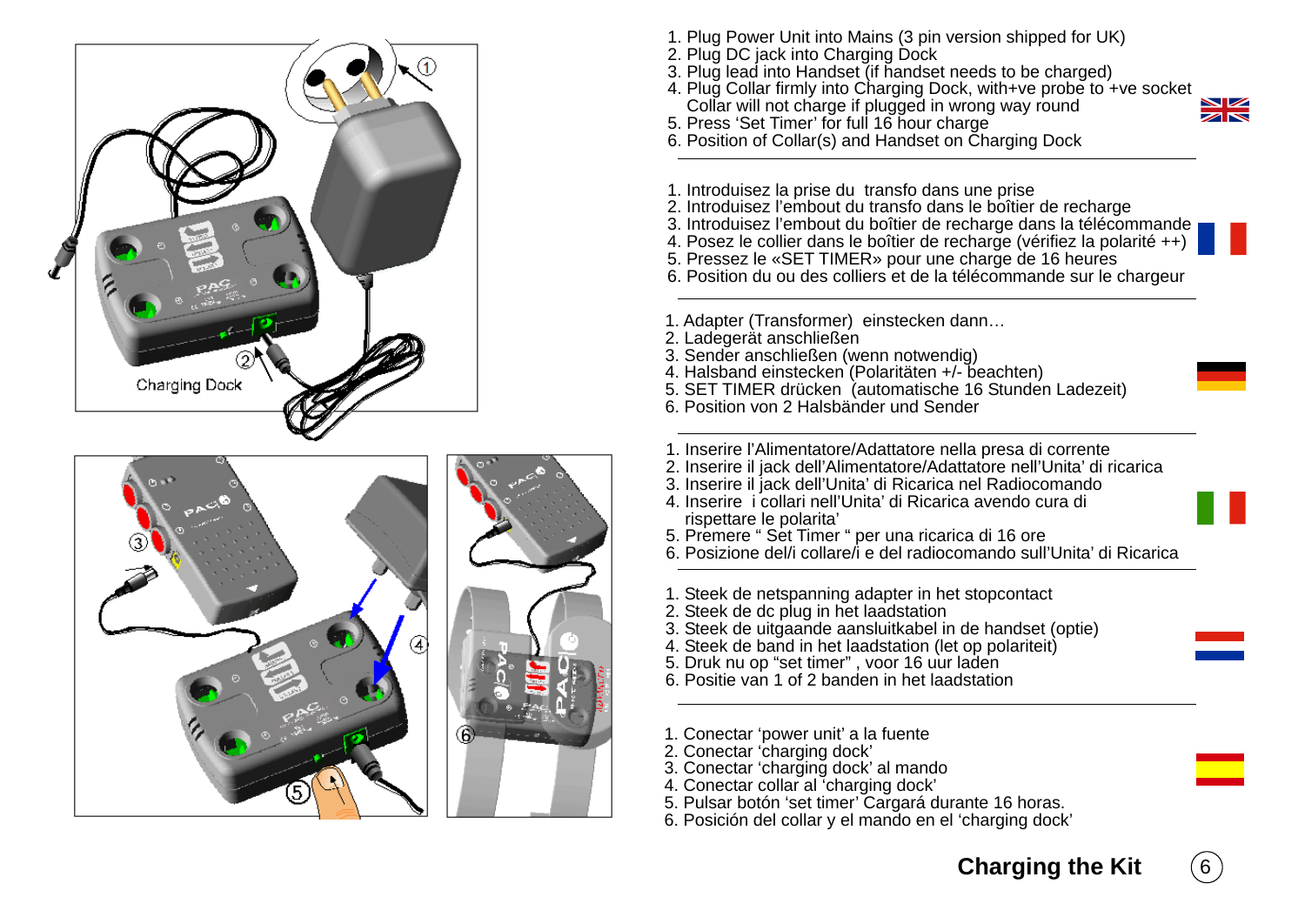

Match collar to handset trigger(s) using Reset operation

- 1. Bring the handset arrow into contact with the RESET arrow on the collar
- 2. Seperate again, and the collar LED will fast flash orange

3. Press handset trigger briefly and it will send a 'matching' signal to the collar

4. Fast flashing orange changes to slow flashing green

Le collier doit être initialisé pour savoir sur quel bouton

de commande il doit être programmé. Pour l'initialiser:

- 1. Portez le triangle blanc de la télécommande en contact avec le triangle «RESET» sur le collier
- 2. La diode du collier va se mettre à clignoter en orange
- 3. Pressez le bouton de la télécommande sur lequel vous voulez programmer votre collier
- 4. La diode du collier va se mettre à clignoter en vert (un clignotement par seconde)
- 1. Halten Sie den Sender mit dem unteren Teil wo der weiße Pfeil (Dreieck) ist kurz über den Empf. wo RESET steht
- 2. Nun sollte die Lampe am Empf. schnell rot bis gelblich leuchten.
- 3. Jetzt drücken Sie die Taste für den entsprechenden Empfänger (haben sie nur ein Empfänger dann ist es egal welche)
- 4. etzt blinkt die Lampe wieder normal grün und der Empf. ist eingeschaltet und die Frequenz abgestimmt

I collari devono essere resettati per assegnarli ad un determinato tasto di controllo. Per assegnare i collari ai tasti :

- 1. Mettere a contatto la freccia bianca sul radiocomando con la freccia bianca " RESET " sul collare ;
- 2. Sul collare si accendera' una luce arancione lampeggiante
- 3. Premere il tasto a cui si vuole assegnare il collare
- 4. Una volta assegnato un tasto al collare , il led su quest'ultimo comincera' a lampeggiare verde ( un lampo al secondo )

Het resetten zorgt voor het juiste signaal tussen handset en band

- 1. Plaats de pijl aan de onderzijde van de handset tegen de RESET pijl op de band
- 2. De led op de band gaat oranje knipperen
- 3. Druk nu op functie toets 1 om handset en band af te stemmen
- 4. De led zal nu van overgaan van oranje naar groen en de functie toetsen zijn nu afgestemd op de band

Para emparejar el collar con el mando utilize la función de reajuste.

- 1. Acercar la flecha dibujada en las base del mando en contacto con la flecha de 'RESET' en el collar
- 2. Aparecerá una luz intermitente naranja
- 3. Pulse el botón trigger del mando para emparejar el collar al mando
- 4. La luz internitente naranja cambiará á verde

 $7^{\circ}$ 

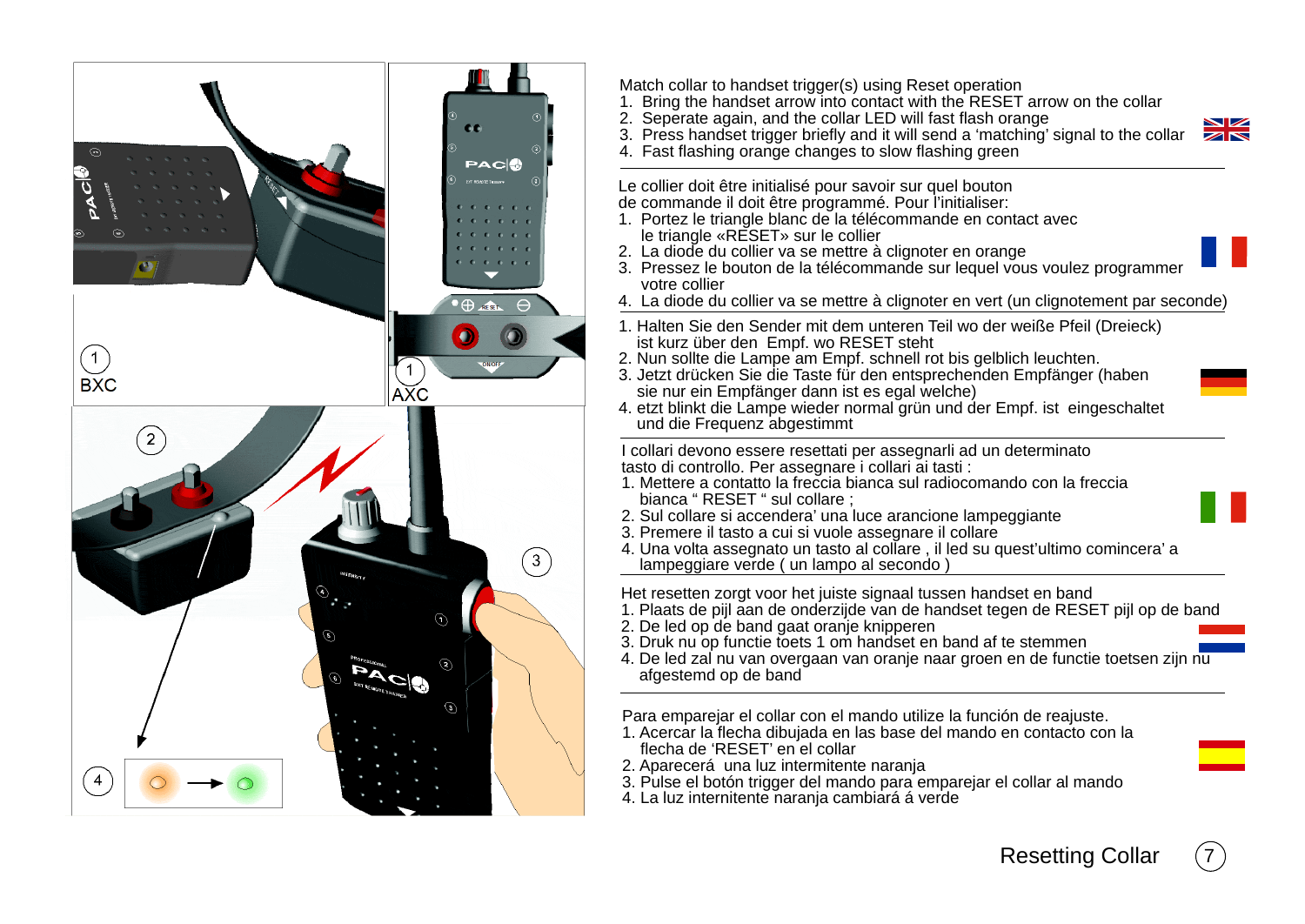

Turn collar on by bringing arrrow at base of handset into close proximity with ON/OFF arrow on collar. A \*beep\* and green light will show status Do the same to turn OFF the unit. A red light and \*beep\* will indicate action.



Pour mettre en marche le collier, posez le triangle de la télécommande sur le triangle «ON/OFF» du collier. Un bip et une diode verte vous indiqueront que le collier est en marche. Faites la même chose pour éteindre le collier. Un bip et une diode rouge vous indiqueront que le collier est à l'arrêt.

Am Sender befindet sich am unteren Teil ein weißer Pfeil (Dreieck) diesen halten Sie kurz über den Empf. wo ON/OFF steht, es ertönt ein Piepton und die LED leuchtet grün im 2 Sekunden-Takt, der Empf. ist hiermit angeschaltet Zum Ausschalten den Vorgang wiederholen allerdings den Sender ca. 2-3 Sek. über den Empf. halten (LED leuchtet kurz rot dann ertönt ein Piepton und das Gerät schaltet sich ab)

Per accendere il collare mettere a contatto la freccia bianca sul radiocomando con la freccia bianca " ON/OFF " sul collare. Un "beep" e la luce verde accesa sul collare mostreranno l'avvenuta accensione. Per spegnere il collare eseguire il solito procedimento: un "beep" e la luce rossa avvertiranno dell'avvenuto spegnimento.

Schakel de band aan door pijl op de handset in contact te brengen met de ON/OFF pijl op de band.wacht op toon (piep) en groene led indicatie op de band. Een langzaam groen knipperende led geeft aan dat de band is ingeschakeld. Schakel de band uit op de zelfde manier. Wacht op toon(piep) en een rode led indicatie op de band. Led uit = band uit (of batterij leeg)

Active el collar acercando la flecha dibujada en la base del mando la flecha del collar. Oirá un tono y se encenderá la luz verde. Para apagars repita la operación, oirá un tono y se encenderá la luz roja.

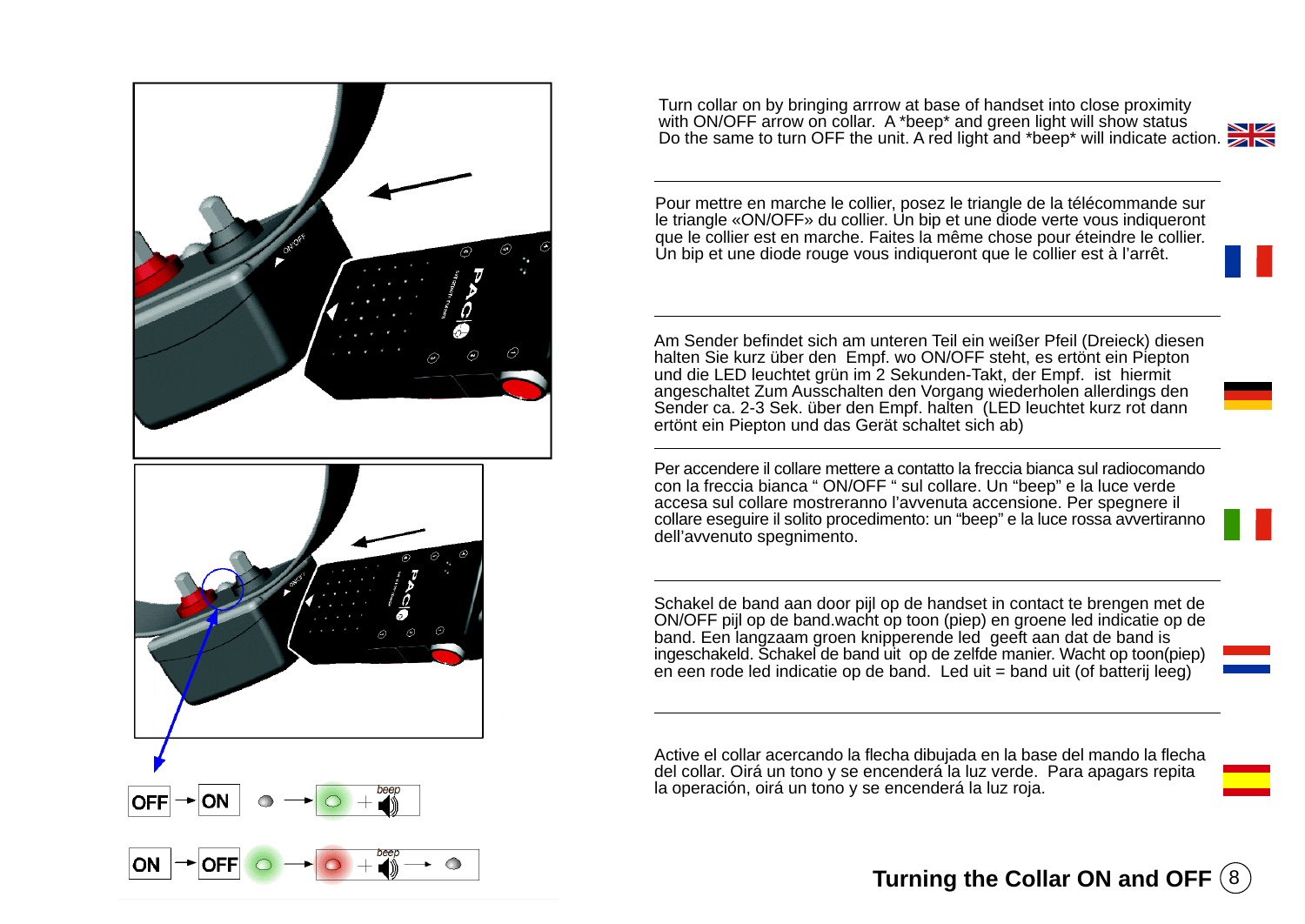

- 1. Insert the collar probes inot the neon tester: press for stimulation: neon flashing proves stimulation.(NB neon does not flash during tone signals)
- 2. Red + green shows battery OK, red only shows battery low.

3. Battery status red/orange/yellow = low.

- 1. Attachez chacune des pinces de la lampe test sur un des contacts du collier. Appuyez sur le bouton de la télécommande, la lampe test s'allumera.
- 2. Diodes indicatrices de charge de la télécommande.
- 3. Diode indicateur de charge du collier.
- 1. Klammern Sie die Neontestlampe an die Kontakte, um den Impuls (stärke) zu testen
- 2. Zustand LEDs der Senderbatterien (grün+rot = OK, nur rot = niedrig)
- 3. Zustand LEDs der Empfängerbatterien (grün=OK, rot= niedrig)
- 1. Agganciare i morsetti del Neon Tester alle sonde del collare per Verificare l'effettivo funzionamento della stimolazione. Schiacciando il tasto di controllo relativo al collare in questione , il neon si illuminera'.
- 2. Indicatore di stato della batteria del radiocomando;
- 3. Indicatore di stato della batteria del collare.
- 1. Bevestig de clips van de testlamp aan de stiften van de band.de lamp moet gaan branden indien knop 1 wordt ingedrukt.
- 2. Batterij indicatie op de handset (groen +rood = ok, alleen rood=laag)
- 3. Batterij indicatie op de band (groen=ok, rood =  $la$ g)
- 1. Coloque el 'comprobado neon' en el collar para comprobar la intrensidad del estímulo
- 2. Indicador del estado de la batería del mando
- 3. Indicador del estado de la batería en el collar.

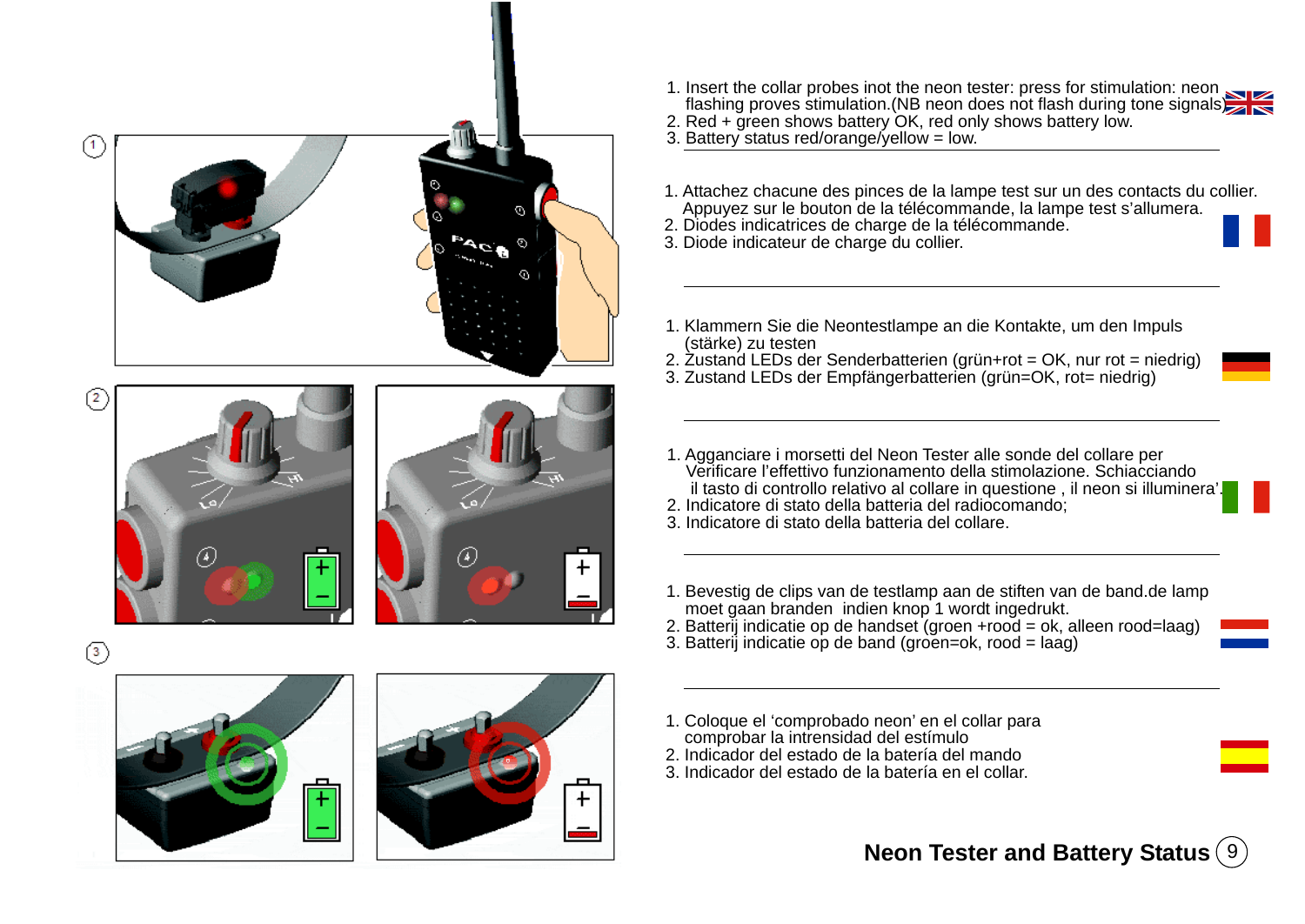

The collar stimulus can be increased in 64 smooth steps from 75mW up to the collar maximum (i.e. up to 500 mW on AXC collars)  $\blacktriangleright$ The control can have a tone only zone also, explained later. Diagram shows Intensity Control in dedicated mode, i.e.non-basic..



Le bouton de modification d'intensité peut aussi avoir une position son uniquement.(voir plus loin)

Der Spannungsregler hat 64 Stufen für den Empfänger und ist dadurch nahezu Stufenlos verstellbar.

Il selettore di intensita' lavora con continuita' da 75mW fino a 500mW. Il selettore permette anche l'utilizzo di una stimolazione solo sonora , opzione di cui parleremo piu' avanti.

De instelling van de intensiviteit verloopt met kleine stappen van 75 mw tot 500 mw. Indien alleen met correctie toon gewerkt wordt de schakelaar op de laagste stand zetten (zie p12)

El control de intensidad del estímulo actúa gradualmente desde 75 mw a 500mw

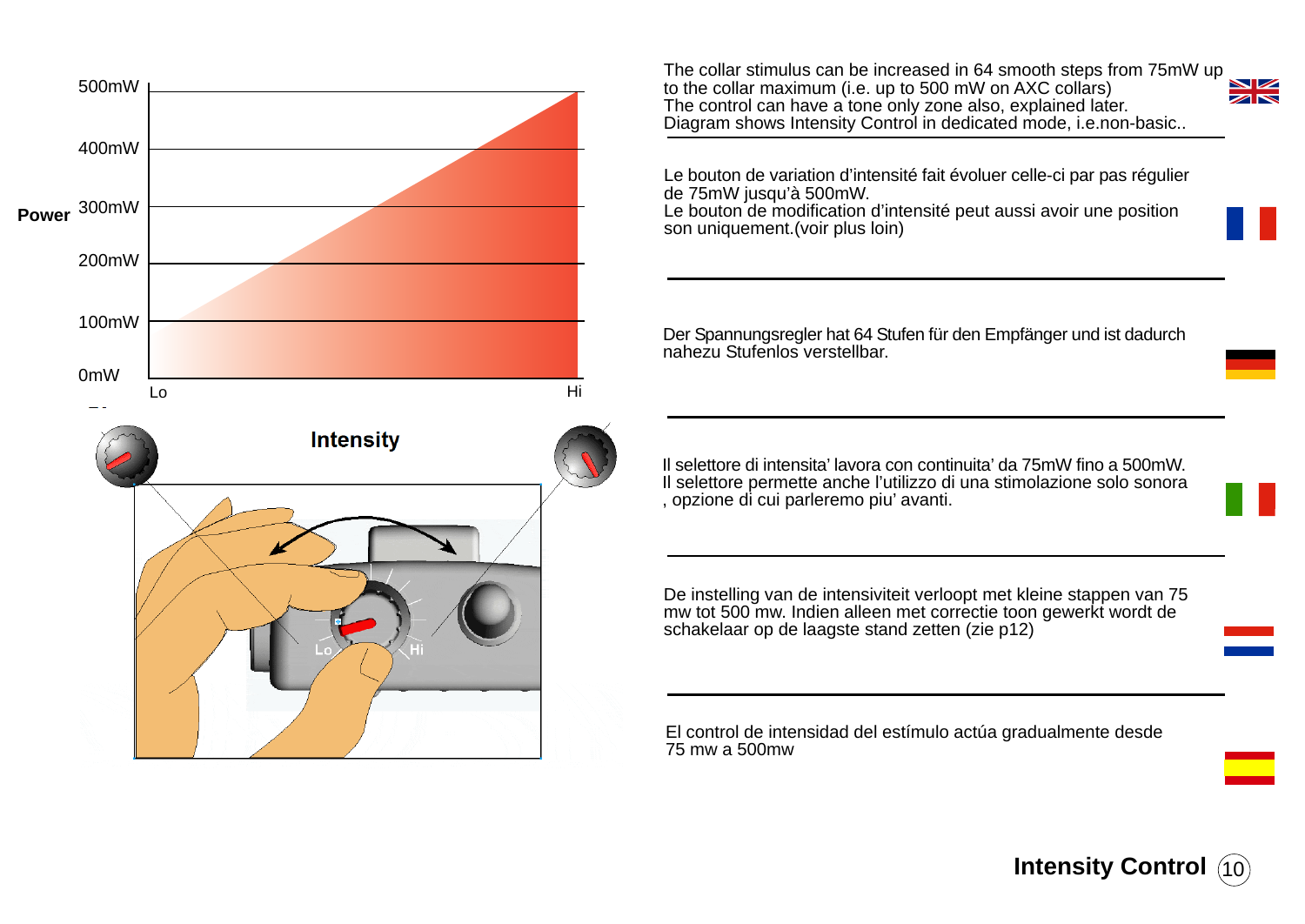

Depending on your handset model, choose the desired operating mode.

Mode B: BASIC: Each trigger is multifunction and controls 1 dog -see page 12. Mode E/P: Enhanced/Professional Mode: Each trigger is dedicated to one



Identifiez d'abord le type de modèle DXT que vous possédez ensuite choisissez

Mode B: Mode de Base, chaque bouton pilote son propre collier. (voir page 12) Mode E/P: Mode Professionnel, chaque bouton possède sa propre fonction pour un ou deux colliers. (voir page 13)

Abhängig vom Modell, können bis zu 6 Empfänger vom Sender angesteuert werden. Mode B: Grundlegend Betriebsart: Jeder Drücker kann bis zu 3 Funktionen kontrollieren – pro jedem Halsband (Hund) – siehe p12. Mode E/P: Erweitere- u profi Betreibesarten: Jeder Drücker bekommt nur eine Funktion – 2 oder 3 drücker pro jedem Halsband (Hund) – siehe p13.

Per cominciare identifica il tipo di modello DXT che hai e la tua modalita' operativa

Modalita' B : Modalita' Base in cui ad ogni tasto e' assegnato un singolo collare. I tasti lavorano tutti con la stessa funzione. Vedere pag. 12 Modalita' E/P : Modalita' Professionale. Ad ogni tasto e' assegnata una particolare

funzione per controllare uno o max. due cani . Vedere pag. 13 .

Afhankelijk van het type handset kunt u een keus maken uit de volgende instellingen: Stand B (basis): elke knop is multifunctioneel en werkt met maximaal 1 hond (p12) Stand E/P (uitgebreid/professioneel): elke knop heeft een vaste functie (p13)

Dependiendo del modelo del mondo, eliga el modo de aparición deseado Modo B: Básico: cada botón trigger es multifuncional y controla un perro (pag.12) Mode E/P: Modo profesional, cada botón trigger controla una funcion (pag<sup>'13)</sup>

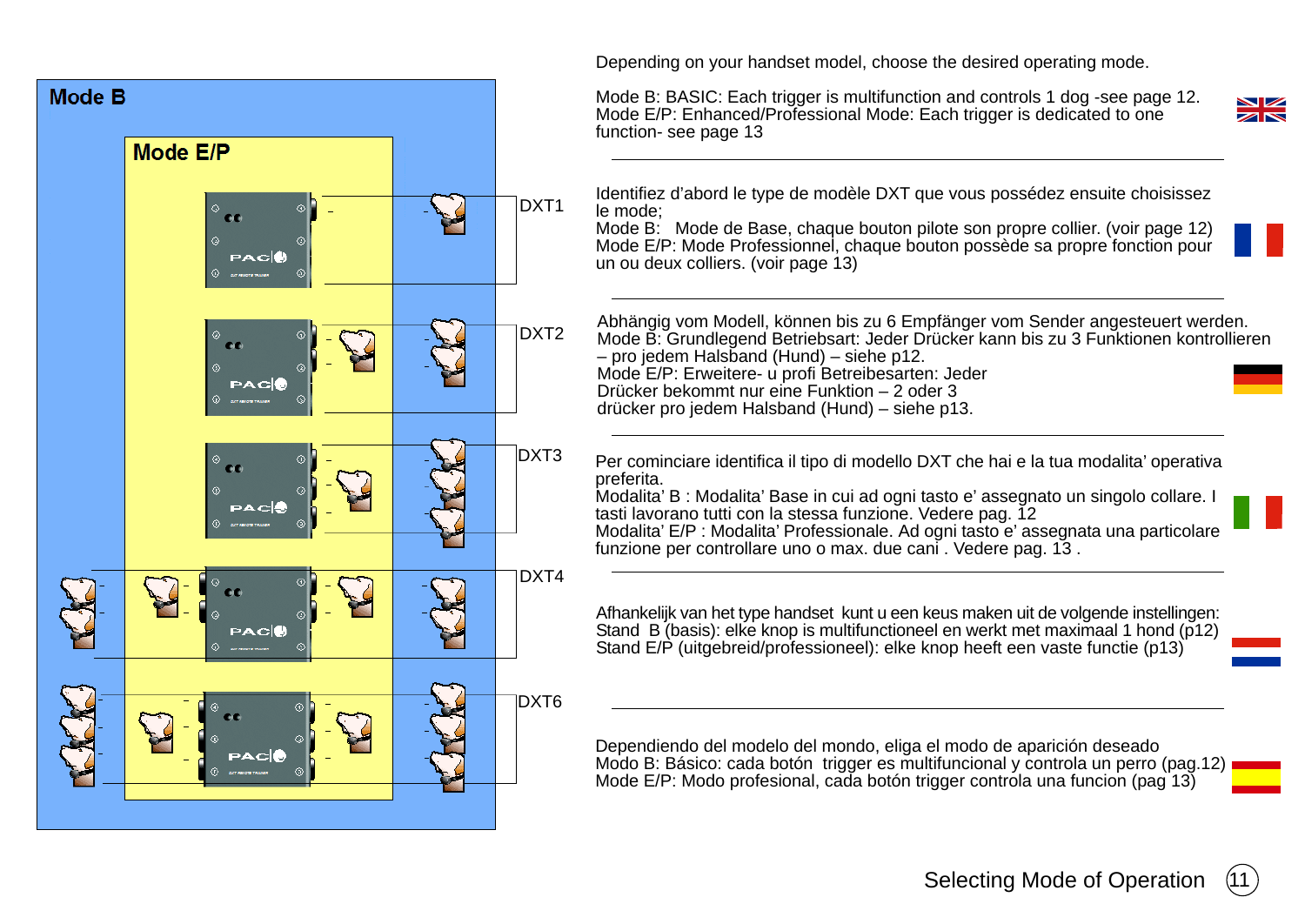

Each Handset trigger normally shares two functions and is assigned to an individual collar:

- 1. Collar Tone (at Lo Intensity level) and either
- 2. Momentary Collar Stimulation (changing to Continuous at Hi ) or
- 3. Continuous Collar Stimulation
- See pages 14 and 15 for more information

Chaque bouton pilote son propre collier. Chaque bouton peut avoir 2 fonctions, dépendant de la position du bouton de variation d'intensité.

- 1. Uniquement son (au degré d'intensité minimal)
- 2 . Impulsion momentanée (1/4 de seconde) avec impulsion continue sur la position HI. ou
- 3. Impulsion continue

Les pages 14 et 15 vous expliquent comment régler votre télécommande pour chacun de ces modes.

Jeder Drücker kann bis zu 2 Funktionen an den Empfänger Senden.

- 1. Nur Ton bei einem Halsband oder bei zwei (oder mehr Halsbändern) nur Ton bei den ersten zwei Teilstrichen an dem Stärkeregler danach Strafe.und entweder
- 2. Kurzimpuls oder
- 3. Langimpuls

Ogni tasto di controllo del radiocomando gestisce un singolo collare. Ogni tasto puo' gestire il collare in 2 differenti modi a seconda della posizione in cui e' posto il selettore di intensita':

- 1. Suono ( a fianco e' mostrara l'area di suono )
- 2. Stimolazione momentanea ( continua in posizione Hi )
- 3. Stimolazione continua

Le pagg. 14 e 15 spiegano come impostare il radiocomando PAC per ottenere questi modi operativi.

Elke knop kan 2 verschillende functies uitvoeren voor een individuele band.

- 1. Alleen toon (op laagste intensiviteit instelling) en of
- 2. Puls correctie (continue op hoogste stand) of

3. Continue correctie

Zie pagina 14 & 15 voor meer informatie

Cada botón trigger del mando comparte hasta 2 funciones y es asignado a un solo collar:

- 1. Tono del collar (baja intensidad)
- 2. Estimulación momentánea (alta intensidad)
- 3. Estimulación continua
- Vea pajinas 13 y 14 para mas información



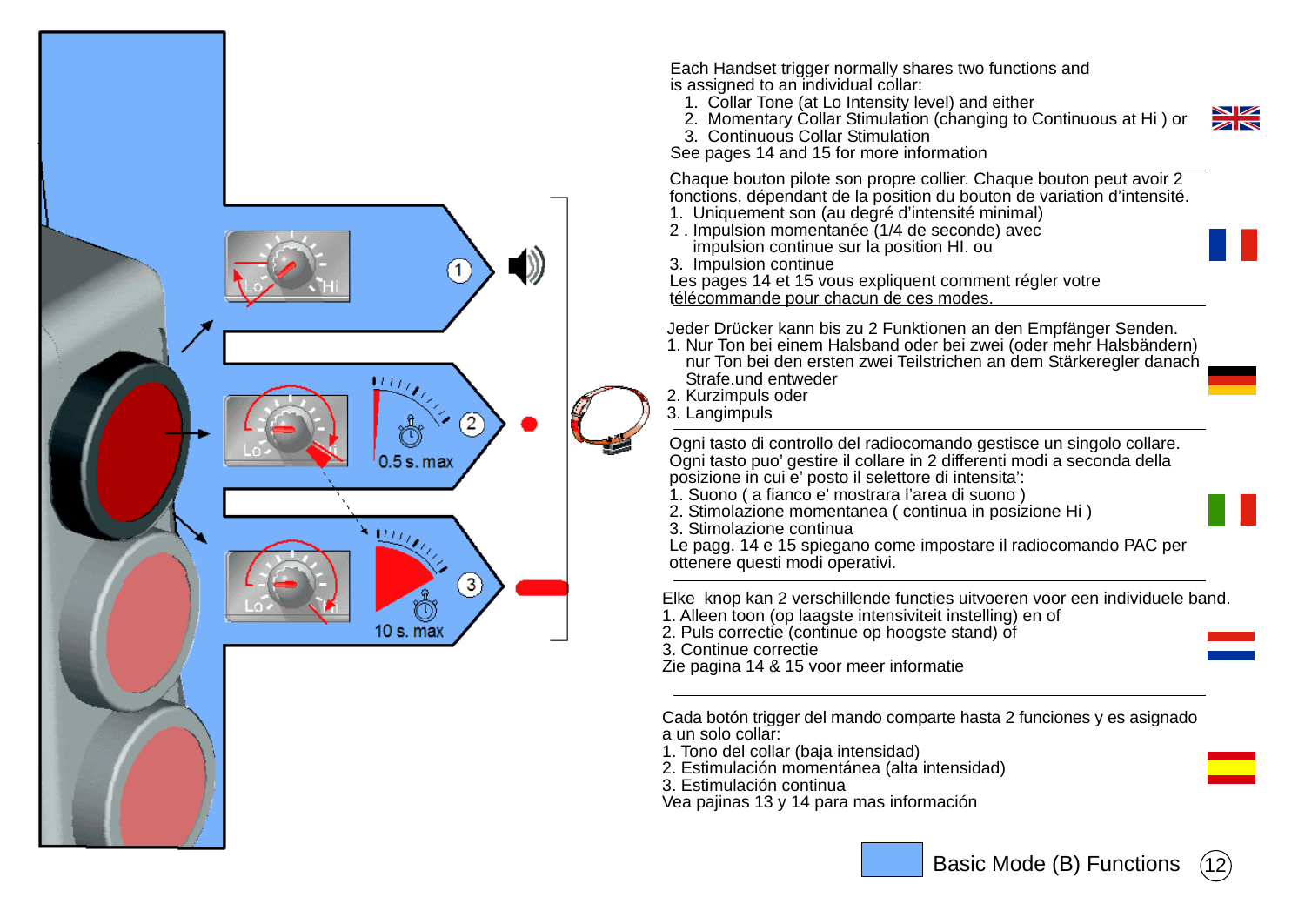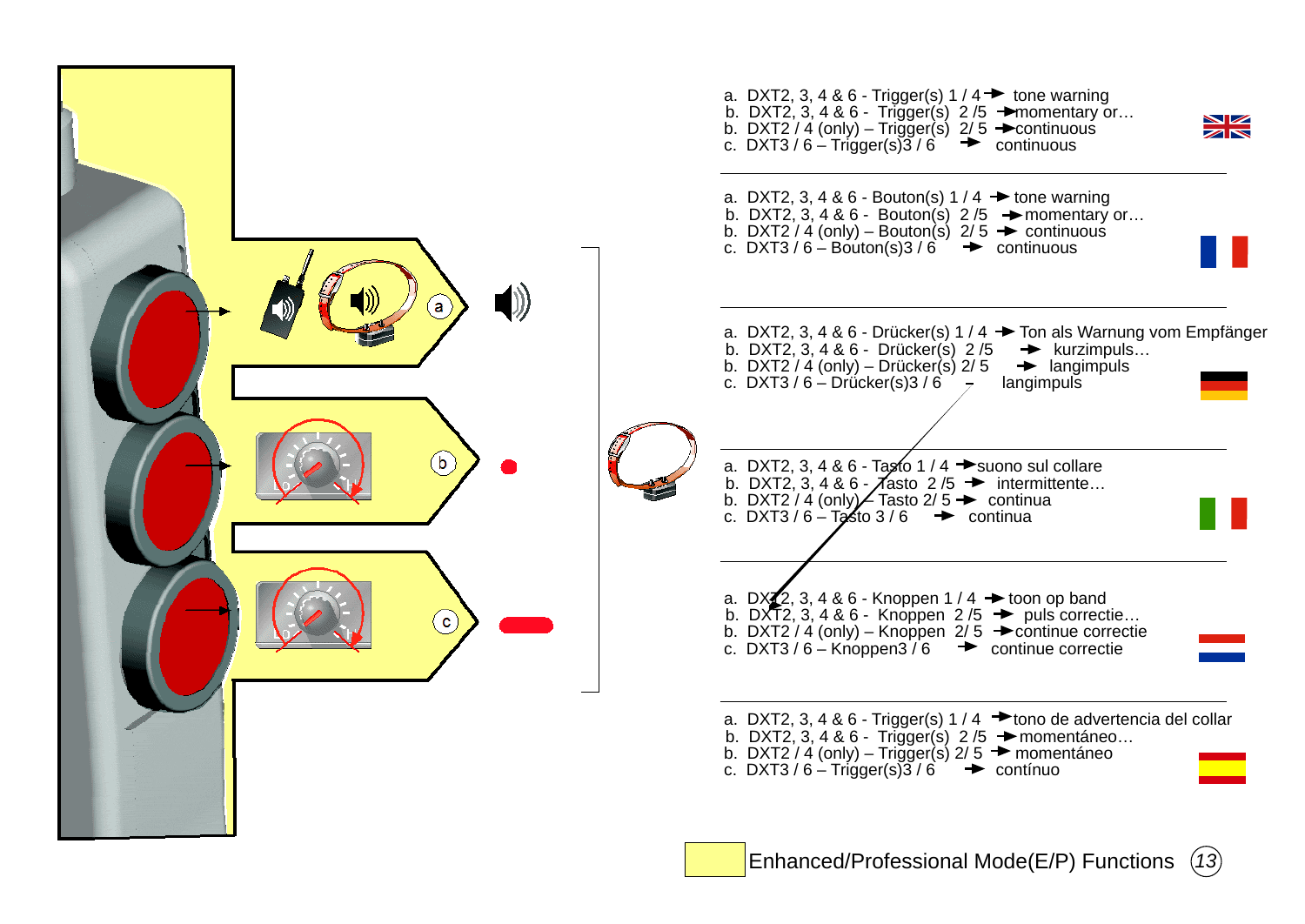

- 1. Undo screws to remove the cover and expose the Dip Switches. Each switch can turn on or off a function.
- 2. Use a small screwdriver/large needle to slide the switches, referring to guide on pages 15 and 16.  $\overline{\mathbb{Z}}$
- 3. Shows the switch (#3) for disabling the handset confirmation buzzer. Other remaining switches concern collar unit functions.

 Configuration: Modification grâce aux interrupteurs La télécommande doit maintenant être configurée en fonction du mode de fonctionnement choisi.

- 1. Otez le couvercle de la télécommande pour découvrir les interrupteurs. Chaque interrupteur peut activer ou déactiver une fonction.
- 2. Utilisez un objet pointu pour modifier la position des interrupteurs. (voir page 15 et 16 pour configuration)

3. Fig. a :vous montre comment désactiver le son de votre télécommande

- 1. Sie müssen de Deckel entfernen um die Mini-Schalter bedienen zu können.
- 2. Mit kleinem Schraubenzieher oder Nadel können Sie die Schalter in die gewünschte Stellung bringen (siehe pp 15&16)
- 3. Mit diesem Schalter können Sie den Senderton ausschalten. Mit allen andere Schaltern ändern sie die Funktionen des Empfängers.

 Il radiocomando deve essere ora impostato per rispondere alle tue esigenze. 1. Rimuovere la parte superiore del radiocomando per accedere agli

- interruttori di selezione.Ogni interruttore attiva o disattiva una funzione.
- 2. Usare un piccolo cacciavite a taglio per agire sugli interruttori , facendo riferimento alle indicazioni di pagg. 15 e 16.
- 3. mostra l'interruttore per disattivare il suono sul radiocomando. Gli altri interruttori selezionano le varie funzioni dei collari.

Functies instellen : toegang tot de micro schakelaars

- 1. Verwijder het deksel om bij de micro schakelaars te komen
- 2. Gebruik een kleine schroevendraaier of een grote naald om de schakelaars in de juiste positie te zetten (zie p15&16)
- 3. Schakelaar 3 regelt toon indicatie op de handset,alle andere schakelaars hebben betrekking op functies van de band.
- 1. Abra la cubierta, en su interior encontrará los interruptores DIP switches (fig.2) Cada interruptor enciende o apaga una función.
- 2. Utilice un objeto puntiagudo para encender o apagar los interruptores (Especificado en páguina 15 y 16 de la guía)
- 3. l a figura número 3 indica como encender/apagar el tono de advertencia del mondo.

## Mode Configuration: Exposing Dip Switches (14)

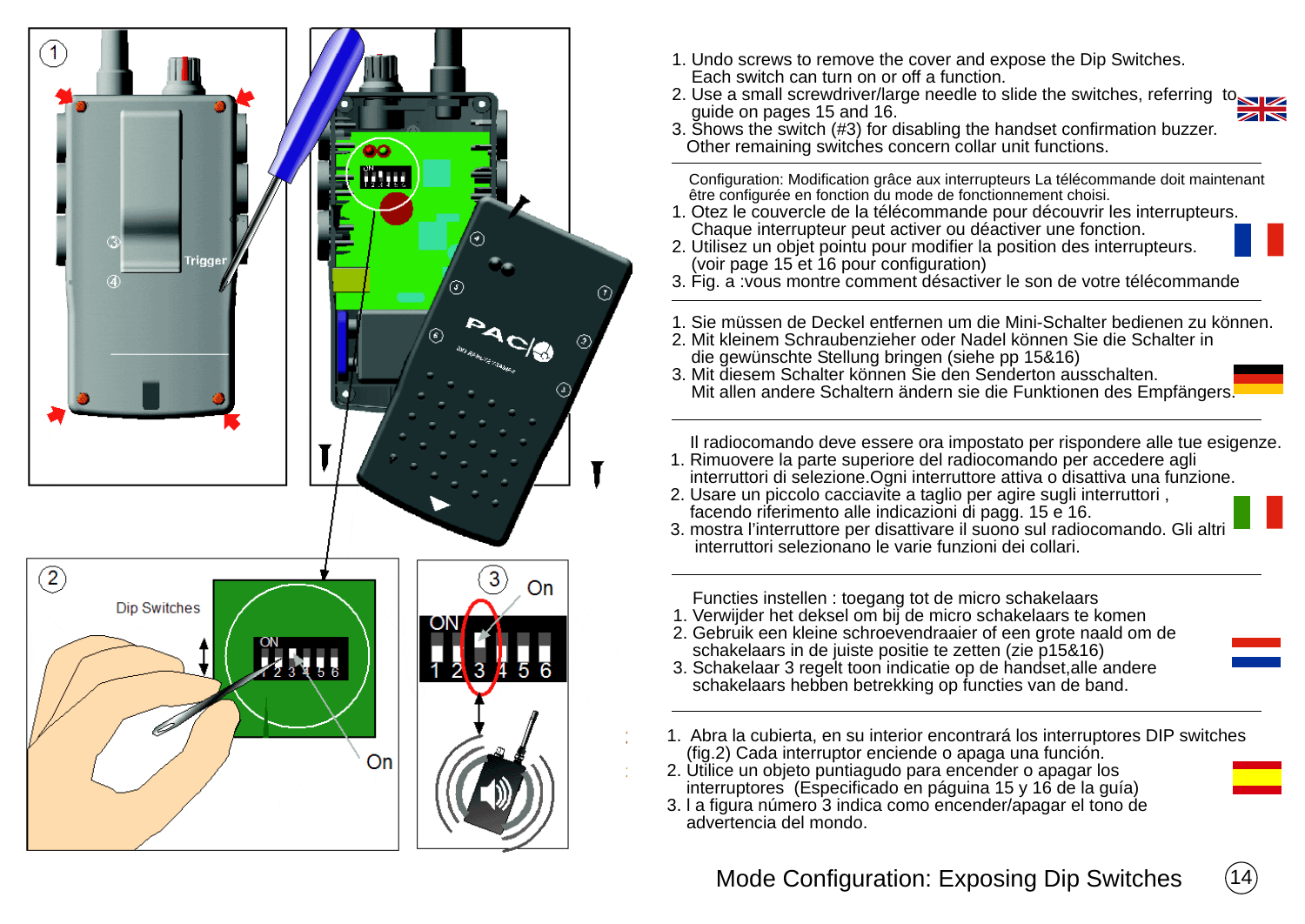Mode B assigns a trigger for each Training Collar depending on Intensity Control Settings.







DXT<sub>1</sub>

Switch Configuration: Mode B (15)

Estímulo momentáneo Estímulo Contínuo

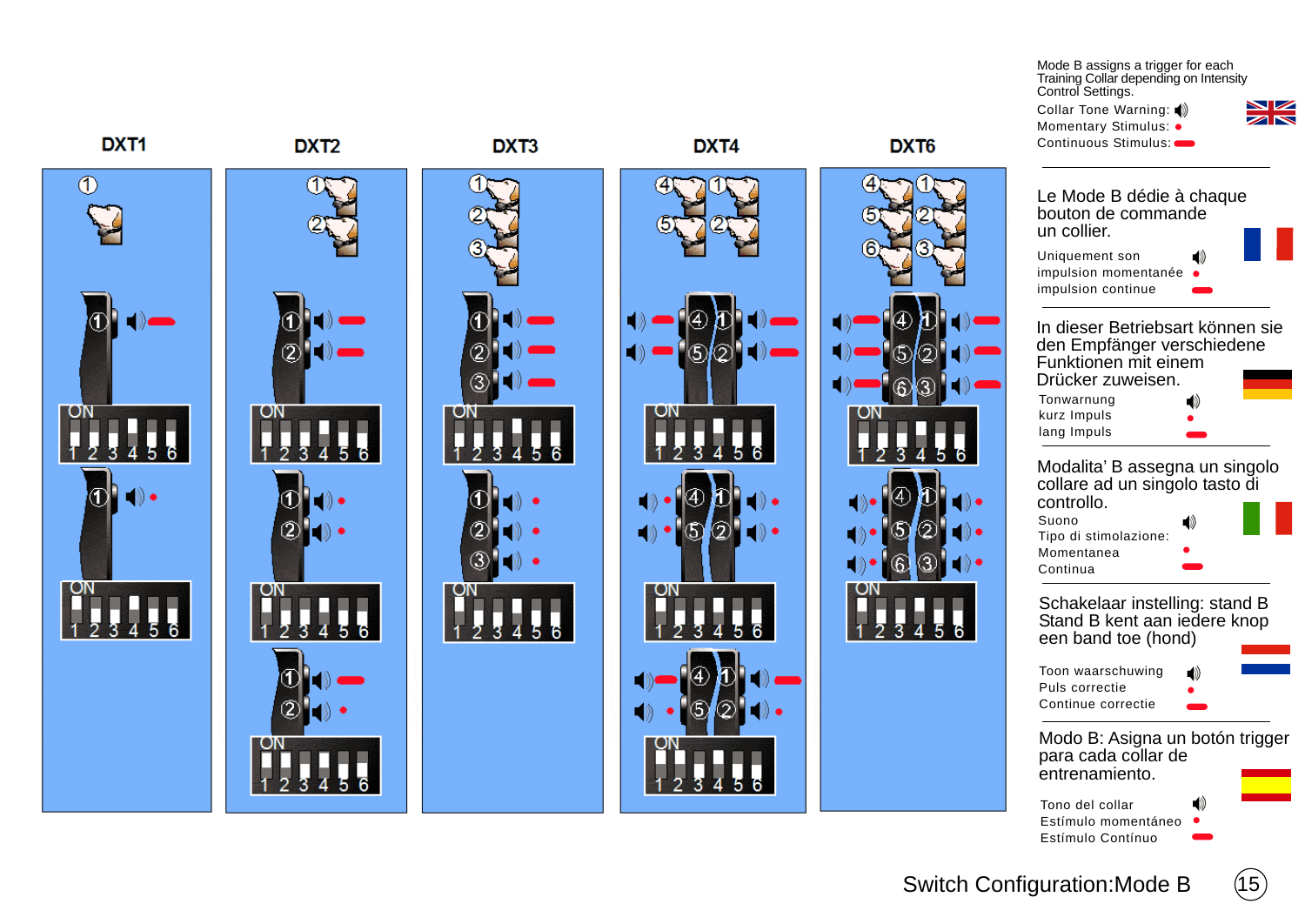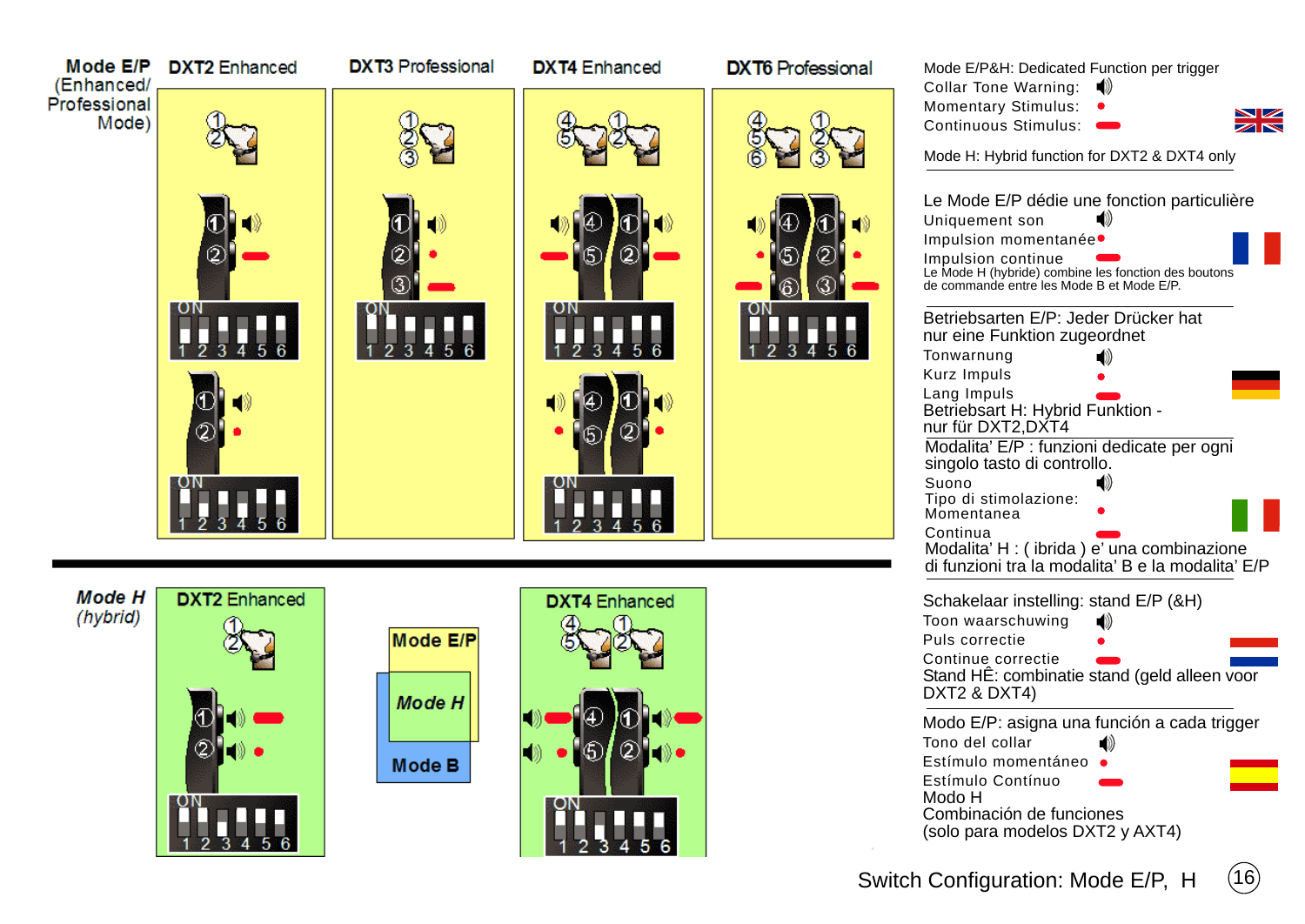







1. Ensure collar is positioned correctly on narrowest part of neck. One finger should just be able to fit between each probe and the dog's neck to ensure a snug fit. Skin Irritation-Inspect the dog daily during collar use. **NIZ** A loose collar is a common cause of mis-function.



- 2. If soiled or exposed to salt water, wash with freshwater and a brush.
- 1. Quand vous installez le collier au cou de votre chien, il doit toujours être possible de glisser un doigt entre les contacts et le cou du chien. Assurez vous que le collier est bien positionné au niveau du cou. Lorsque le chien porte le collier, vérifier quotidiennement son cou pour éviter d'éventuelles irritations.
	- La perte d'un collier n'est pas couverte par la garantie.
- 2. Si votre collier est sale ou a été mis dans de l'eau salée, nettoyez le avec l'eau claire avec une brosse.
- 1. Vergewissern sie sich daß das Halsband richtig anliegt, ist es zu locker kann der Trainer nicht richtig arbeiten.
- Um Hautirritationen zu vermeiden beschränken sie den gebrauch auf das nötigste und kontrollieren Sie regelmäßig die Kontaktstellen.
- 2. Säubern sie den Empfänger einfach mit sauberen wasser Vermeiden sie den Kontakt mit seewasser. Der Sender darf nur mit einem feuchten Tuch gereinigt werden.
- 1. Per un giusto posizionamento del collare , si consiglia di allacciarlo in modo che tra le sonde ed il collo del cane passi un dito. Assicurarsi che il collare sia posizionato correttamente sul collo. Controllare durante l'uso del collare il comparire di eventuali irritazioni sul collo del cane . Molto spesso queste sono causate da un collare troppo largo.
- 2. Per pulire il collare o in caso di contatto con acqua salata , lavare quest'ultimo con acqua corrente ed una spazzola
- 1. Verzeker u ervan dat de band op de juiste plaats zit.een vinger moet net tussen de stiften en de nek passen. Huid irritatie: Inspecteer de huid van de hond dagelijks tijdens de trainingen. Een te losse band is vaak de oorzaak van huid irritatie.
- 2. Als de band vervuilt is of in aanraking is geweest met zout water dan de band afspoelen met schoon water en een borstel
- 1. Asegurese de que el collar está colocado corectamente en el cuello del animal. Debe haber un dedo de holgura entre el collar y el cuello. Irritación de la piel-insepccione diariamente el cuello del perro mientras el producto sea usado. Es normal que el collar ceda, cuando esto ocurra, vuelva a ajustarlo.
- 2. Para limpriarlo use un paño húmedo.

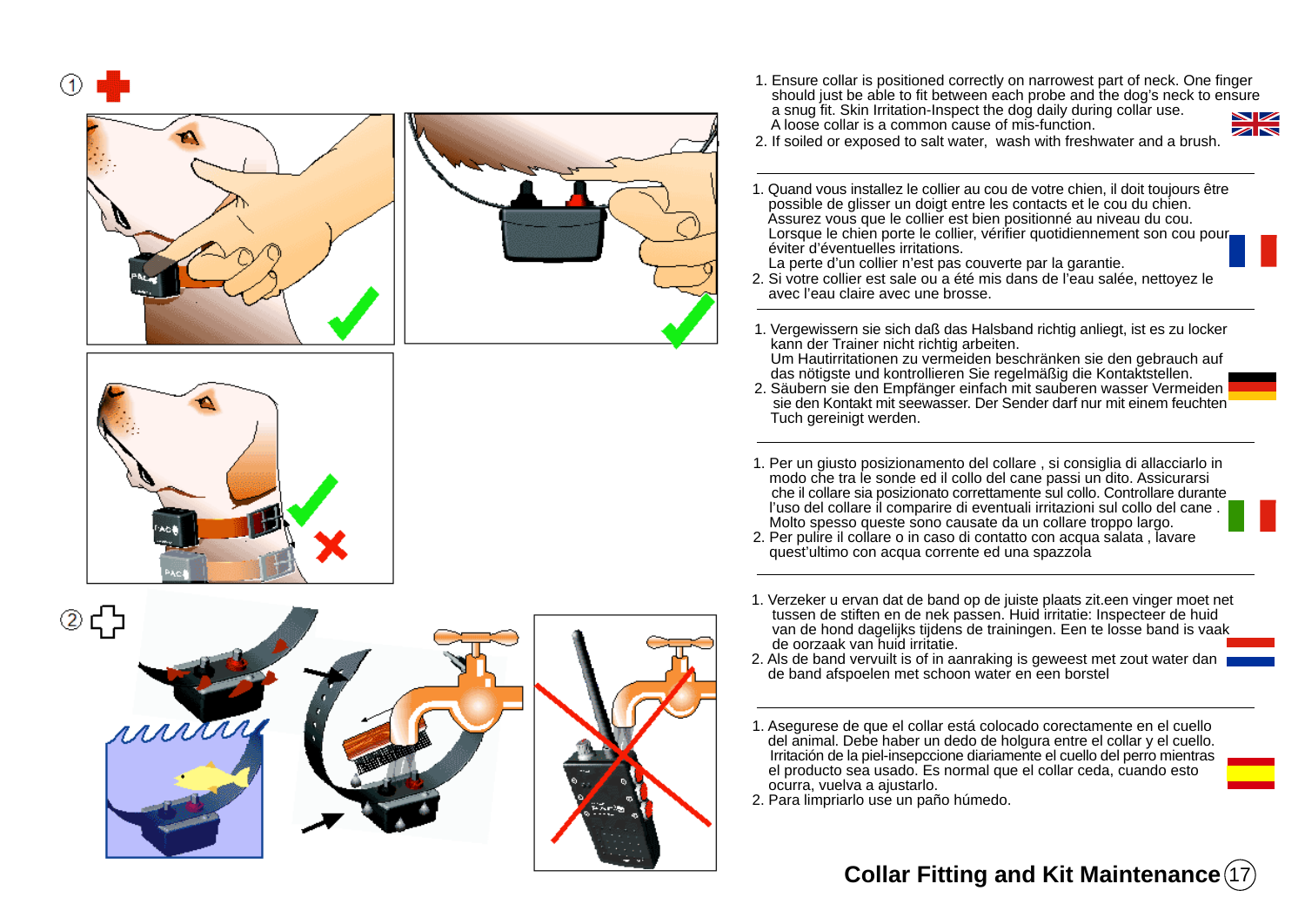

- 
- $\circ \circ$
- a. Temporary radio interference: Try later or try another location
- b. Metal fencing/buildings are shielding signal: try elsewhere
- c. Collar strap too loose: Tighten strap
- d. Antenna failure? Handset should still work 2-3 metres away. Confirm if handset is OK. Order a replacement antenna
- e. Collar failure? Try RESET procedure and/or test as in (d) above.
- a. Interférence radio: attendez un instant ou essayez ailleurs
- b. Les clôtures métalliques ou certains immeubles peuvent faire ricocher les ondes.
- c. Un collier pas assez serré. Réajustez le collier.
- d. Antenne endommagéeÊ: faites un test sans antenne, si la portée sans antenne est de 2 à 3 mètres, commandez une nouvelle antenne chez votre fournisseur.
- e. Pas de communication entre le collier et la télécommande: ré-initialisez le collier et refaites le test. Si le collier continue à ne pas réagir, retournez le chez votre fournisseur.
- a. Verübergehend Funkstörung: Später oder auf einem anderen Gelände probieren.
- b. Metale Zäune/Gebäude abschirmen: auf einem anderen Gelände probieren.
- c. Halsband zu los: fester machen (siehe p17).
- d. Antennen Fehler?: Probieren sie es ohne Antenne dann haben sie höchstens 2-4m Reichweite: Wenn der Sender OK ist - neue Antenne kaufen.
- e. Halsband Empfängerfehler?: Probieren sie RESET (siehe p7)
- a. Temporanee interferenze radio: aspettare un attimo o cambiare luogo;
- b. Reti metalliche o edifici che si interpongono tra il radiocomando ed il collare;
- c. Collare troppo largo. Stringere il collare sino ad una giusta posizione;
- d. Rottura dell'antenna di trasmissione. Provare il radiocomando senza antenna ad una distanza di 2/3 metri per averne la conferma. Ordinare una antenna sostitutiva.Mancata ricezione da parte del collare.
- e. Sintonizzare nuovamente il collare col radiocomando e fare un test come al punto
- d. Se il collare continua a non funzionare rivolgersi al centro assistenza.
- a. Aanwezigheid van stoorzender: probeer later of op andere locatie
- b. Metalen hekken of gebouwen beïnvloeden het signaal : probeer een andere locatie
- c. Band te los? : riem strakker stellen.
- d. Geen afstand bereik? Antenne stuk? : test zonder antenne op een afstand van 2 tot 3 meter. Indien dit geen storing geeft, vervang dan de antenne.
- e. Ontvangst probleem?: voer reset procedure uit en /of de test onder d (antenne).
- a. Interferencia de radio: Inténtelo pasados unos minutos o en otro lugar
- b. Evite el uso cesa de construcciones metálìcas
- c. Si el collar ceica vuelva a ajustarlo
- d. Fallos en la antena: pruebe sin la antena a una distancia de 2 o 3 metros, si el mando emite señal, contacte con el distribuidor para reemplazarla
- e. l collar no recibe señal. Reajuste el collar (pag.7) o proceda como en fallos en la antenna (d)

 $18$ 

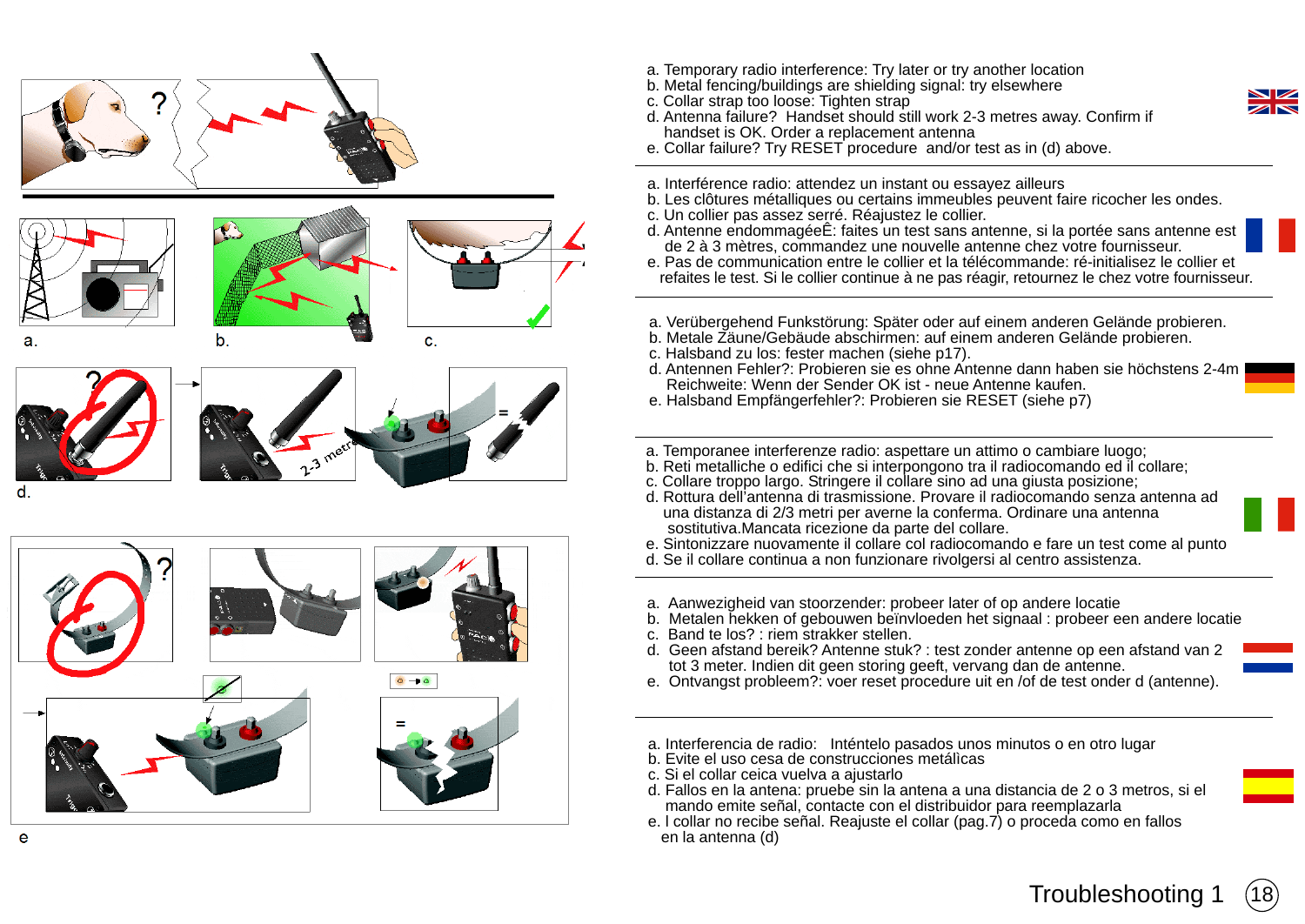

- 1.Collar Appears OK (LED flashes green ) but no reaction from dog:
	- a. Incorrect code?-Try RESET (p7).
- b. Intensity not high enough? Try gradual increase (p10)
- c. Collar too loose? Tighten (p17) 2. LED's not illuminating on collar or transmitter?



Possible Cause and solution: Batteries fully discharged. Full charge for 16 hours.

- 1. Le collier semble fonctionner (la diode clignote en vert) mais aucune réaction du chien.Les causes possibles sont les suivantes:
	- a. une mauvaise longueur d'onde. Voir page 7
	- b. le bouton d'intensité n'est pas assez élevé; Augmentez-le pas par pas jusqu'à ce que le chien réagisse.
	- c.La sangle du collier est trop lâche. Réajustez-la.
- 2. La diode du collier ne s'allume pas. Il est possible que votre batterie soit déchargée, rechargez-la durant 17 heures.
- 1.Halsband sieht gut aus (LED blinkt schneller grün als knopf gedrückt wurde): a. Fehlerhafte Verbindung – probiere RESET (siehe p7).
- b.Spannung nicht sterk genug allmählig zunehmend verstärken (siehe p10) c.Halsband zu los: Fester machen (siehe p17)
- 2. Keine LED lichte auf Halsband oder Sender: Batterien völlig entladen?: Wiederladen – 17 Stunden.
- 1. Il collare sembra funzionare ( il led lampeggia verde ), ma il cane non ha reazioni. Possibili cause e soluzioni :
	- a. errata sincronizzazione tra collare e radiocomando. Vedi pag. 7 b.intensita' di stimolazione non adeguata al tipo di cane. Aumentare gradualmente sino a che non si ha una reazione da parte del cane; c.il collare e' troppo largo. Stringere sino alla giusta posizione.
- 2. Se il LED sul collare non si illumina , probabilmente la batteria e' completamente scarica. Caricare il collare per 17 ore.
- 1.Band lijkt goed(led knippert groen)maar geen reactie van de hond:
- a. Band en handset niet goed op elkaar afgestemd?:probeer resetten(p7) b. Intensiviteit niet hoog genoeg?: probeer stapsgewijs verhogen.(p10)
- c. Band te los?: strakker stellen (p17)
- 2.Led's branden niet?(op band of handset) : probeer 17 uur laden.
- 1. Si el collar funciona (luz verde intermitente encendida) pero el perro no reacciona:
	- a. codigo incorrecto? Pruebe reajustar el collar (pag.7)
- b. Intensidad no suficiente? Auméntela gradualmente (pag.10)
- c. collar con demasiada holqura? Ajústelo de nuevo (pag 17)
- 2. No funcionamiento de la luz verde en el collar o en el transmisor?:
- Posiblemente las baterías esten descargadas, recárguelas durante 17 horas.



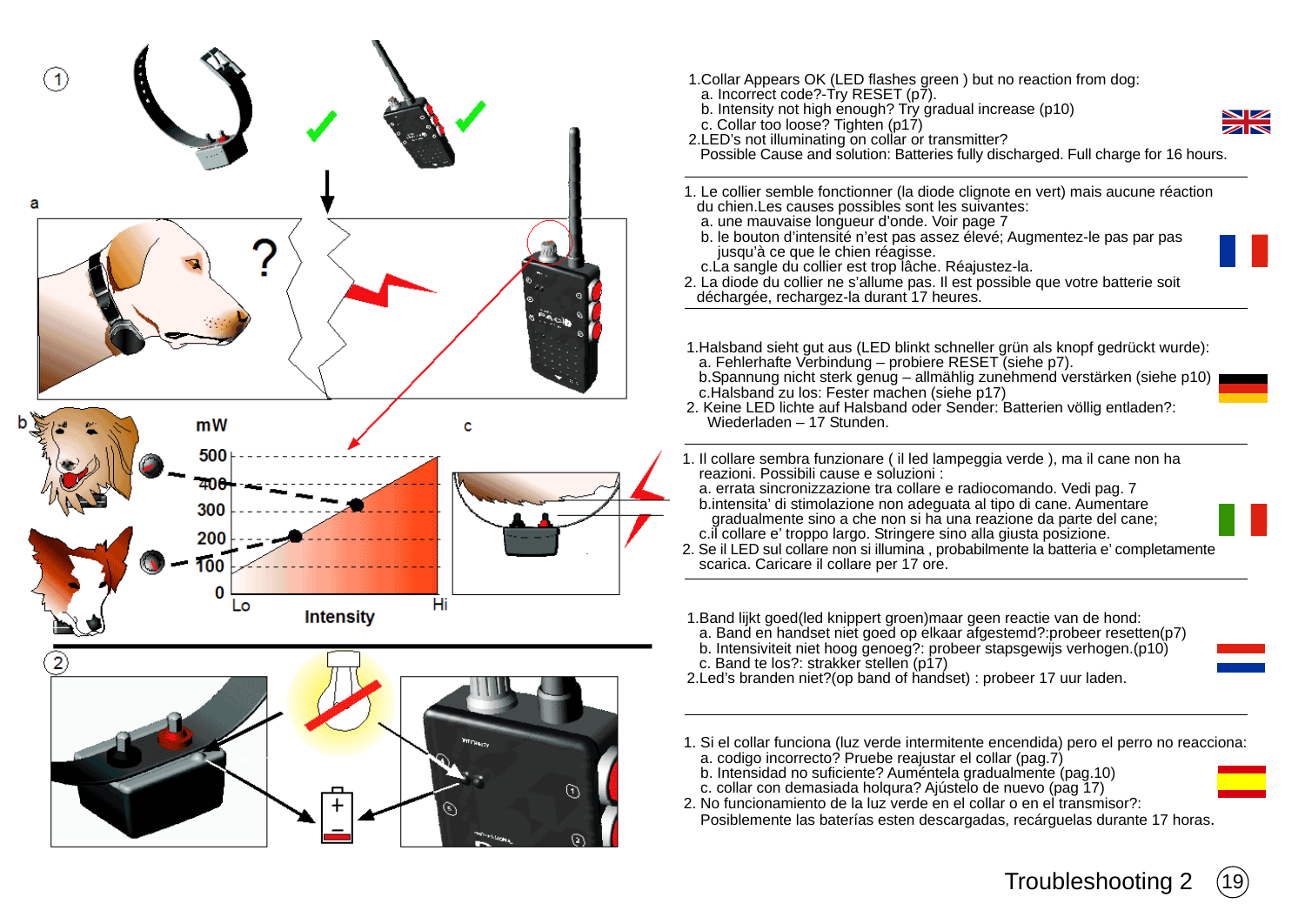





Although most circuitry is ruggedised, avoid dropping onto hard surfaces. Avoid using in rocky, fissured terrain



- Never leave collar or transmitter in very warm or sunny areas, or behind glass. Storage. 1. Charge fully. 2. Store in cool, dry place. 3. Recharge battery every 60 days
- Evitez de laisser tomber votre collier ou télécommande sur des surfaces trop dures. Cela risque parfois de les endommager
- Ne laissez jamais votre collier ou télécommande dans des endroits trop chauds, tel que voiture en plein soleil. Stockage: 1. Chargez vos batteries avant de les stocker. 2 .Protégez vos appareils du soleil et de la chaleur. 3. Rechargez les batteries tous les 60 jours
- Lassen sie den Sender nicht auf eine harte Oberfläche fallen
- Der Empfänger oder Sender sollte nie in einer warme oder sonnige Umgebungen liegen gelassen werden. (Auto im Sommer oder Fensterbank)
- Žur Aufbewahrung: 1. Voll laden. 2. Kühl u trocken. 3. Alle 60 Tage einschalten und wenn die Lampe rot blinkt aufladen
- Evitare impatti violenti con superfici rigide. Si sconsiglia l'uso su terreni rocciosi o su crepacci. Non esporre mai il collare o il radiocomando a temperature molto alte ( per es. dentro una macchina sotto il sole )
- Nel caso di non uso prolungato :1.caricare preventivamente le batterie prima di riporre l'unita';2. riporre l'unita' al riparo dall'umidita', dal sole e dal calore; 3.ricaricare le batterie ogni 60 giorni
- Voorkom vallen op harde ondergrond. Het grootste deel van de elektronica is redelijk bestendig maar alles heeft een limiet! Voorkom gebruik in een rotsachtig terrein.Laad nooit een band of handset achter in grote hitte of direct zonlicht.plaats nooit achter glas
- Opslag: 1.Volledig laden. 2. Opslaan op een koele en droge plaats. 3. Herlaad de batterij elke 60 dagen
- La mayoria de los circuitos estan hechos a prueba de golpes/caídas, aún así, evítelos. Evite terrenos escarpados o montañosos
- Nunca deje el collar o el transmisor expuesto a la luz solar o temperaturas extremas. Guárdese con las baterías recargadas cada 60 días

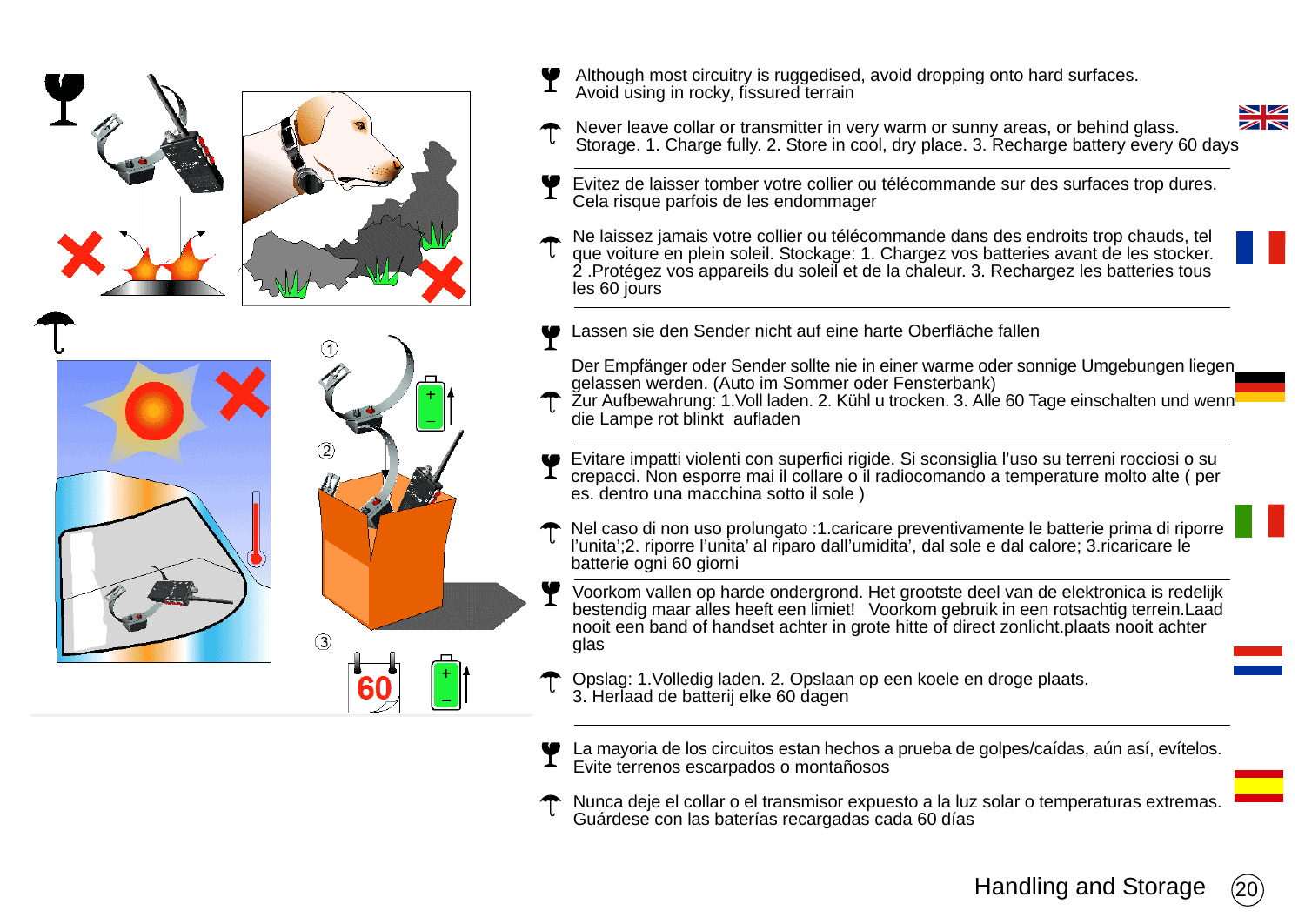Please read the Training Guide for humane and effective use of your PAC Remote Trainer. It is a comprehensive guide that should enable you to train your dog effectively in a short time. It also offers advice and guidance on ZN training matters.

Lisez le guide d'entraînement pour utiliser de manière efficace et humaine le collier de dressage PAC. Ce guide vous apprend de manière simple et efficace à éduquer votre chien rapidement.

Bitte lesen Sie die Trainingsaufweisungen für menschenfreundlicher und effektiver Gebrauch des PAC Remote Trainer.

Si raccomanda vivamente al fine di usare al massimo delle potenzialita' e con il massimo di umanita' l'unita' addestrativa PAC , la lettura del manuale d'addestramento. E' una semplice guida per l'addestramento ottimale del Suo cane in breve tempo ed offre contemporaneamente preziosi consigli per la soluzione dei problemi che si incontrano usando unita' radiocomandate

.

Lees alstublieft de trainings handleiding voor een humane en effectieve training met uw pac correctie band. Het is een handleiding waarmee het mogelijk moet zijn om in een korte periode uw hond effectief te trainen. Het geeft ook advies over vele anverwante trainings problemen.

Por favor, lea la guía de entrenaniento de su PAC Remote Trainer antes de su uso, le dará los conocimeintos básicos para entrenar a su perro de una manera efectíva en poco tiempo.



**Training Guide** 

PAC ADVANCED SERIES